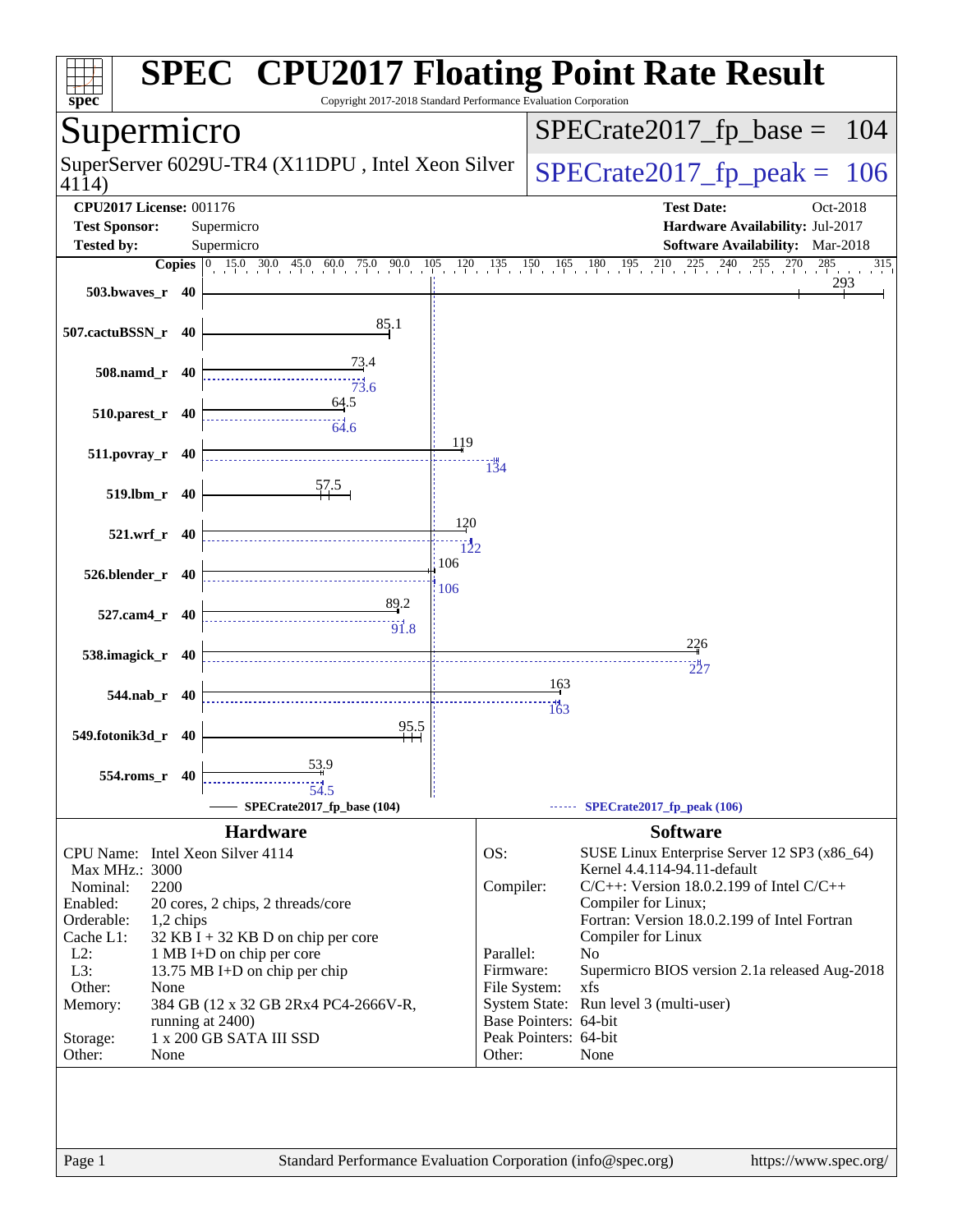

Copyright 2017-2018 Standard Performance Evaluation Corporation

### Supermicro

4114) SuperServer 6029U-TR4 (X11DPU, Intel Xeon Silver  $\big|$  [SPECrate2017\\_fp\\_peak =](http://www.spec.org/auto/cpu2017/Docs/result-fields.html#SPECrate2017fppeak) 106

[SPECrate2017\\_fp\\_base =](http://www.spec.org/auto/cpu2017/Docs/result-fields.html#SPECrate2017fpbase) 104

**[CPU2017 License:](http://www.spec.org/auto/cpu2017/Docs/result-fields.html#CPU2017License)** 001176 **[Test Date:](http://www.spec.org/auto/cpu2017/Docs/result-fields.html#TestDate)** Oct-2018 **[Test Sponsor:](http://www.spec.org/auto/cpu2017/Docs/result-fields.html#TestSponsor)** Supermicro **[Hardware Availability:](http://www.spec.org/auto/cpu2017/Docs/result-fields.html#HardwareAvailability)** Jul-2017 **[Tested by:](http://www.spec.org/auto/cpu2017/Docs/result-fields.html#Testedby)** Supermicro **[Software Availability:](http://www.spec.org/auto/cpu2017/Docs/result-fields.html#SoftwareAvailability)** Mar-2018

#### **[Results Table](http://www.spec.org/auto/cpu2017/Docs/result-fields.html#ResultsTable)**

|                          | <b>Base</b>   |                |            |                |       | <b>Peak</b>    |            |               |                |              |                |              |                |              |
|--------------------------|---------------|----------------|------------|----------------|-------|----------------|------------|---------------|----------------|--------------|----------------|--------------|----------------|--------------|
| <b>Benchmark</b>         | <b>Copies</b> | <b>Seconds</b> | Ratio      | <b>Seconds</b> | Ratio | <b>Seconds</b> | Ratio      | <b>Copies</b> | <b>Seconds</b> | <b>Ratio</b> | <b>Seconds</b> | <b>Ratio</b> | <b>Seconds</b> | <b>Ratio</b> |
| 503.bwaves r             | 40            | 1291           | 311        | 1371           | 293   | 1475           | 272        | 40            | 1291           | 311          | 1371           | 293          | 1475           | 272          |
| 507.cactuBSSN r          | 40            | 593            | 85.4       | 595            | 85.1  | 596            | 85.0       | 40            | 593            | 85.4         | 595            | 85.1         | 596            | 85.0         |
| $508$ .namd $r$          | 40            | 518            | 73.4       | 519            | 73.1  | 517            | 73.5       | 40            | 517            | 73.6         | 516            | 73.6         | 515            | 73.8         |
| 510.parest_r             | 40            | 1622           | 64.5       | 1625           | 64.4  | 1622           | 64.5       | 40            | 1620           | 64.6         | 1616           | 64.8         | 1620           | 64.6         |
| 511.povray_r             | 40            | 786            | 119        | 791            | 118   | 787            | <u>119</u> | 40            | 693            | 135          | 703            | 133          | 697            | <u>134</u>   |
| 519.1bm r                | 40            | 627            | 67.2       | 734            | 57.5  | 782            | 53.9       | 40            | 627            | 67.2         | 734            | 57.5         | 782            | 53.9         |
| $521$ .wrf r             | 40            | 746            | <b>120</b> | 746            | 120   | 745            | 120        | 40            | 732            | <u>122</u>   | 734            | 122          | 730            | 123          |
| 526.blender r            | 40            | 592            | 103        | 576            | 106   | 576            | 106        | 40            | 576            | <b>106</b>   | 576            | 106          | 577            | 106          |
| 527.cam4 r               | 40            | 784            | 89.2       | 782            | 89.4  | 788            | 88.8       | 40            | 763            | 91.7         | 762            | 91.8         | 762            | 91.8         |
| 538.imagick_r            | 40            | 439            | 226        | 441            | 226   | 441            | 226        | 40            | 440            | 226          | 438            | <b>227</b>   | 438            | 227          |
| 544.nab_r                | 40            | 413            | 163        | 413            | 163   | 412            | 163        | 40            | 413            | 163          | 418            | 161          | 414            | 163          |
| 549.fotonik3d r          | 40            | 1566           | 99.5       | 1632           | 95.5  | 1703           | 91.5       | 40            | 1566           | 99.5         | 1632           | 95.5         | 1703           | 91.5         |
| $554$ .roms r            | 40            | 1181           | 53.8       | 1159           | 54.8  | 1179           | 53.9       | 40            | 1157           | 54.9         | <b>1167</b>    | 54.5         | 1167           | 54.5         |
| $SPECrate2017$ fp base = |               |                | 104        |                |       |                |            |               |                |              |                |              |                |              |

**[SPECrate2017\\_fp\\_peak =](http://www.spec.org/auto/cpu2017/Docs/result-fields.html#SPECrate2017fppeak) 106**

Results appear in the [order in which they were run.](http://www.spec.org/auto/cpu2017/Docs/result-fields.html#RunOrder) Bold underlined text [indicates a median measurement.](http://www.spec.org/auto/cpu2017/Docs/result-fields.html#Median)

#### **[Submit Notes](http://www.spec.org/auto/cpu2017/Docs/result-fields.html#SubmitNotes)**

 The numactl mechanism was used to bind copies to processors. The config file option 'submit' was used to generate numactl commands to bind each copy to a specific processor. For details, please see the config file.

#### **[Operating System Notes](http://www.spec.org/auto/cpu2017/Docs/result-fields.html#OperatingSystemNotes)**

Stack size set to unlimited using "ulimit -s unlimited"

#### **[General Notes](http://www.spec.org/auto/cpu2017/Docs/result-fields.html#GeneralNotes)**

Environment variables set by runcpu before the start of the run: LD\_LIBRARY\_PATH = "/home/cpu2017/lib/ia32:/home/cpu2017/lib/intel64:/home/cpu2017/je5.0.1-32:/home/cpu2017/je5.0.1-64"

 Binaries compiled on a system with 1x Intel Core i7-6700K CPU + 32GB RAM memory using Redhat Enterprise Linux 7.5 Transparent Huge Pages enabled by default Prior to runcpu invocation Filesystem page cache synced and cleared with: sync; echo 3> /proc/sys/vm/drop\_caches runcpu command invoked through numactl i.e.: numactl --interleave=all runcpu <etc>

Yes: The test sponsor attests, as of date of publication, that CVE-2017-5754 (Meltdown)

**(Continued on next page)**

| Page 2 | Standard Performance Evaluation Corporation (info@spec.org) | https://www.spec.org/ |
|--------|-------------------------------------------------------------|-----------------------|
|--------|-------------------------------------------------------------|-----------------------|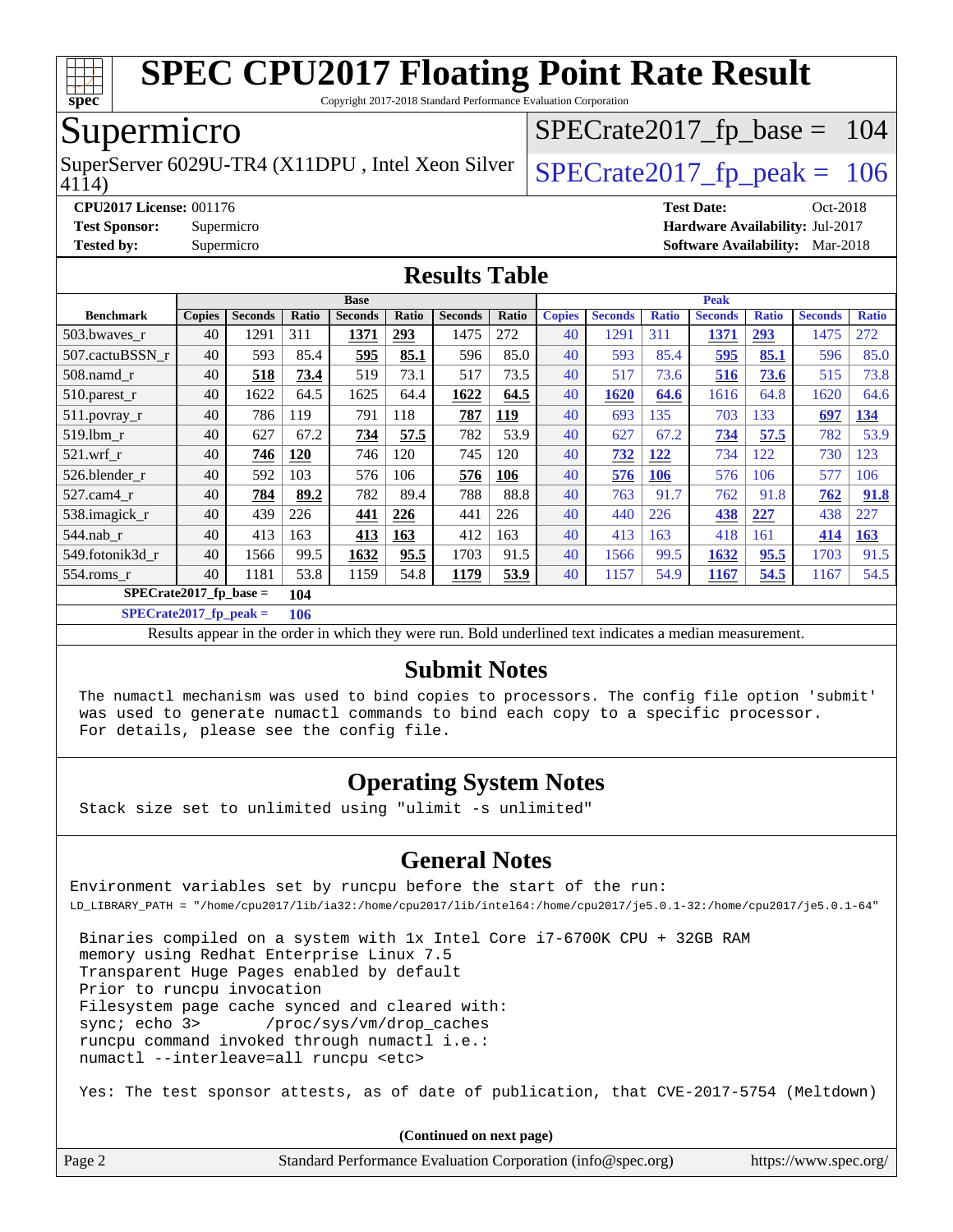

Copyright 2017-2018 Standard Performance Evaluation Corporation

### Supermicro

SuperServer 6029U-TR4 (X11DPU, Intel Xeon Silver  $\big|$  [SPECrate2017\\_fp\\_peak =](http://www.spec.org/auto/cpu2017/Docs/result-fields.html#SPECrate2017fppeak) 106

[SPECrate2017\\_fp\\_base =](http://www.spec.org/auto/cpu2017/Docs/result-fields.html#SPECrate2017fpbase) 104

4114)

**[CPU2017 License:](http://www.spec.org/auto/cpu2017/Docs/result-fields.html#CPU2017License)** 001176 **[Test Date:](http://www.spec.org/auto/cpu2017/Docs/result-fields.html#TestDate)** Oct-2018 **[Test Sponsor:](http://www.spec.org/auto/cpu2017/Docs/result-fields.html#TestSponsor)** Supermicro **[Hardware Availability:](http://www.spec.org/auto/cpu2017/Docs/result-fields.html#HardwareAvailability)** Jul-2017 **[Tested by:](http://www.spec.org/auto/cpu2017/Docs/result-fields.html#Testedby)** Supermicro **[Software Availability:](http://www.spec.org/auto/cpu2017/Docs/result-fields.html#SoftwareAvailability)** Mar-2018

#### **[General Notes \(Continued\)](http://www.spec.org/auto/cpu2017/Docs/result-fields.html#GeneralNotes)**

 is mitigated in the system as tested and documented. Yes: The test sponsor attests, as of date of publication, that CVE-2017-5753 (Spectre variant 1) is mitigated in the system as tested and documented. Yes: The test sponsor attests, as of date of publication, that CVE-2017-5715 (Spectre variant 2) is mitigated in the system as tested and documented.

#### **[Platform Notes](http://www.spec.org/auto/cpu2017/Docs/result-fields.html#PlatformNotes)**

Page 3 Standard Performance Evaluation Corporation [\(info@spec.org\)](mailto:info@spec.org) <https://www.spec.org/> BIOS Settings: LLC prefetch = Enable Power Technology = Custom Power Performance Tuning = BIOS Controls EPB ENERGY\_PERF\_BIAS\_CFG mode = Extreme Performance Hardware P-state = Out of Band Mode XPT Prefetch = Enable Stale AtoS = Enable LLC dead line alloc = Disable SDDC Plus One = Disable ADDDC Sparing = Disable Patrol Scrub = Disable Sysinfo program /home/cpu2017/bin/sysinfo Rev: r5974 of 2018-05-19 9bcde8f2999c33d61f64985e45859ea9 running on linux-ima8 Fri Oct 19 23:01:15 2018 SUT (System Under Test) info as seen by some common utilities. For more information on this section, see <https://www.spec.org/cpu2017/Docs/config.html#sysinfo> From /proc/cpuinfo model name : Intel(R) Xeon(R) Silver 4114 CPU @ 2.20GHz 2 "physical id"s (chips) 40 "processors" cores, siblings (Caution: counting these is hw and system dependent. The following excerpts from /proc/cpuinfo might not be reliable. Use with caution.) cpu cores : 10 siblings : 20 physical 0: cores 0 1 2 3 4 8 9 10 11 12 physical 1: cores 0 1 2 3 4 8 9 10 11 12 From lscpu: Architecture: x86\_64 CPU op-mode(s): 32-bit, 64-bit Byte Order: Little Endian  $CPU(s):$  40 On-line CPU(s) list: 0-39 Thread(s) per core: 2 **(Continued on next page)**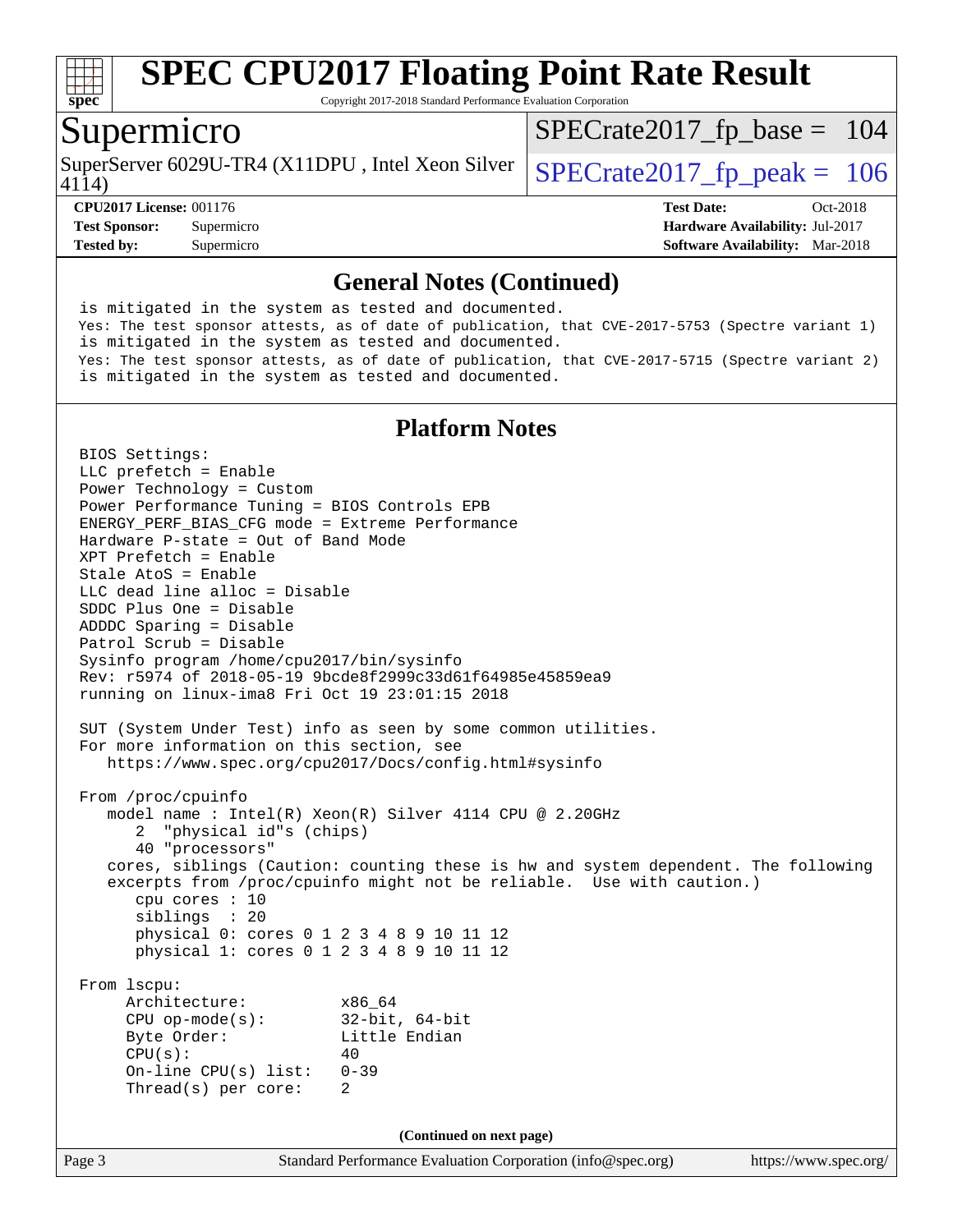

Copyright 2017-2018 Standard Performance Evaluation Corporation

## Supermicro

4114) SuperServer 6029U-TR4 (X11DPU, Intel Xeon Silver  $\sqrt{\text{SPECrate2017\_fp\_peak}} = 106$ 

[SPECrate2017\\_fp\\_base =](http://www.spec.org/auto/cpu2017/Docs/result-fields.html#SPECrate2017fpbase) 104

**[CPU2017 License:](http://www.spec.org/auto/cpu2017/Docs/result-fields.html#CPU2017License)** 001176 **[Test Date:](http://www.spec.org/auto/cpu2017/Docs/result-fields.html#TestDate)** Oct-2018 **[Test Sponsor:](http://www.spec.org/auto/cpu2017/Docs/result-fields.html#TestSponsor)** Supermicro **[Hardware Availability:](http://www.spec.org/auto/cpu2017/Docs/result-fields.html#HardwareAvailability)** Jul-2017 **[Tested by:](http://www.spec.org/auto/cpu2017/Docs/result-fields.html#Testedby)** Supermicro **[Software Availability:](http://www.spec.org/auto/cpu2017/Docs/result-fields.html#SoftwareAvailability)** Mar-2018

#### **[Platform Notes \(Continued\)](http://www.spec.org/auto/cpu2017/Docs/result-fields.html#PlatformNotes)**

| Core(s) per socket:<br>Socket(s):                                                                                         | 10<br>$\overline{a}$                                                                                                                                                                                                                                                                                                                                                                                                                                                                                                                                                                                                                                                                                                                                      |
|---------------------------------------------------------------------------------------------------------------------------|-----------------------------------------------------------------------------------------------------------------------------------------------------------------------------------------------------------------------------------------------------------------------------------------------------------------------------------------------------------------------------------------------------------------------------------------------------------------------------------------------------------------------------------------------------------------------------------------------------------------------------------------------------------------------------------------------------------------------------------------------------------|
| NUMA $node(s):$                                                                                                           | $\overline{2}$                                                                                                                                                                                                                                                                                                                                                                                                                                                                                                                                                                                                                                                                                                                                            |
| Vendor ID:                                                                                                                | GenuineIntel                                                                                                                                                                                                                                                                                                                                                                                                                                                                                                                                                                                                                                                                                                                                              |
| CPU family:                                                                                                               | 6                                                                                                                                                                                                                                                                                                                                                                                                                                                                                                                                                                                                                                                                                                                                                         |
| Model:                                                                                                                    | 85                                                                                                                                                                                                                                                                                                                                                                                                                                                                                                                                                                                                                                                                                                                                                        |
| Model name:                                                                                                               | $Intel(R) Xeon(R) Silver 4114 CPU @ 2.20GHz$                                                                                                                                                                                                                                                                                                                                                                                                                                                                                                                                                                                                                                                                                                              |
| Stepping:                                                                                                                 | 4                                                                                                                                                                                                                                                                                                                                                                                                                                                                                                                                                                                                                                                                                                                                                         |
| CPU MHz:                                                                                                                  | 2200.006                                                                                                                                                                                                                                                                                                                                                                                                                                                                                                                                                                                                                                                                                                                                                  |
| BogoMIPS:                                                                                                                 | 4400.01                                                                                                                                                                                                                                                                                                                                                                                                                                                                                                                                                                                                                                                                                                                                                   |
| Virtualization:                                                                                                           | $VT - x$                                                                                                                                                                                                                                                                                                                                                                                                                                                                                                                                                                                                                                                                                                                                                  |
| L1d cache:                                                                                                                | 32K                                                                                                                                                                                                                                                                                                                                                                                                                                                                                                                                                                                                                                                                                                                                                       |
| Lli cache:                                                                                                                | 32K                                                                                                                                                                                                                                                                                                                                                                                                                                                                                                                                                                                                                                                                                                                                                       |
| $L2$ cache:                                                                                                               | 1024K                                                                                                                                                                                                                                                                                                                                                                                                                                                                                                                                                                                                                                                                                                                                                     |
| $L3$ cache:                                                                                                               | 14080K                                                                                                                                                                                                                                                                                                                                                                                                                                                                                                                                                                                                                                                                                                                                                    |
| NUMA $node0$ $CPU(s)$ :                                                                                                   | 0-9,20-29                                                                                                                                                                                                                                                                                                                                                                                                                                                                                                                                                                                                                                                                                                                                                 |
| NUMA $node1$ $CPU(s):$                                                                                                    | $10 - 19, 30 - 39$                                                                                                                                                                                                                                                                                                                                                                                                                                                                                                                                                                                                                                                                                                                                        |
| Flags:                                                                                                                    | fpu vme de pse tsc msr pae mce cx8 apic sep mtrr pge mca cmov                                                                                                                                                                                                                                                                                                                                                                                                                                                                                                                                                                                                                                                                                             |
|                                                                                                                           | pat pse36 clflush dts acpi mmx fxsr sse sse2 ss ht tm pbe syscall nx pdpelgb rdtscp<br>lm constant_tsc art arch_perfmon pebs bts rep_good nopl xtopology nonstop_tsc<br>aperfmperf eagerfpu pni pclmulqdq dtes64 monitor ds_cpl vmx smx est tm2 ssse3 sdbg<br>fma cx16 xtpr pdcm pcid dca sse4_1 sse4_2 x2apic movbe popcnt tsc_deadline_timer aes<br>xsave avx f16c rdrand lahf_lm abm 3dnowprefetch ida arat epb invpcid_single pln pts<br>dtherm intel_pt rsb_ctxsw spec_ctrl retpoline kaiser tpr_shadow vnmi flexpriority<br>ept vpid fsgsbase tsc_adjust bmil hle avx2 smep bmi2 erms invpcid rtm cqm mpx<br>avx512f avx512dq rdseed adx smap clflushopt clwb avx512cd avx512bw avx512vl xsaveopt<br>xsavec xgetbv1 cqm_llc cqm_occup_llc pku ospke |
| /proc/cpuinfo cache data<br>cache size : 14080 KB                                                                         |                                                                                                                                                                                                                                                                                                                                                                                                                                                                                                                                                                                                                                                                                                                                                           |
| physical chip.<br>$available: 2 nodes (0-1)$<br>node 0 size: 193035 MB<br>node 0 free: 181096 MB                          | From numactl --hardware WARNING: a numactl 'node' might or might not correspond to a<br>node 0 cpus: 0 1 2 3 4 5 6 7 8 9 20 21 22 23 24 25 26 27 28 29                                                                                                                                                                                                                                                                                                                                                                                                                                                                                                                                                                                                    |
| node 1 size: 193516 MB<br>node 1 free: 183405 MB<br>node distances:<br>node<br>1<br>0<br>0:<br>10<br>21<br>10<br>1:<br>21 | node 1 cpus: 10 11 12 13 14 15 16 17 18 19 30 31 32 33 34 35 36 37 38 39                                                                                                                                                                                                                                                                                                                                                                                                                                                                                                                                                                                                                                                                                  |
| From /proc/meminfo<br>MemTotal:<br>395829448 kB                                                                           |                                                                                                                                                                                                                                                                                                                                                                                                                                                                                                                                                                                                                                                                                                                                                           |
|                                                                                                                           | (Continued on next page)                                                                                                                                                                                                                                                                                                                                                                                                                                                                                                                                                                                                                                                                                                                                  |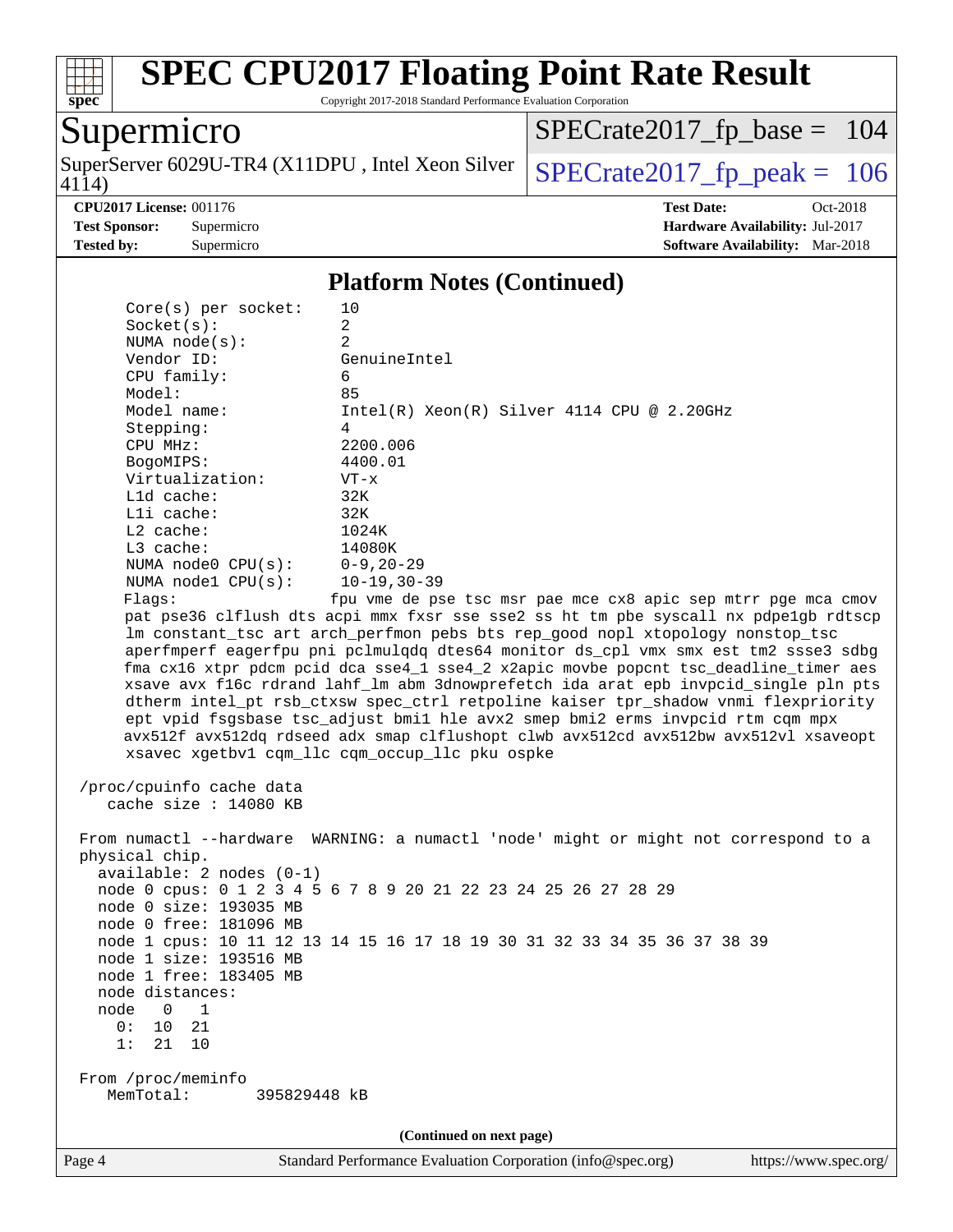

Copyright 2017-2018 Standard Performance Evaluation Corporation

#### Supermicro

4114) SuperServer 6029U-TR4 (X11DPU, Intel Xeon Silver  $\big|$  [SPECrate2017\\_fp\\_peak =](http://www.spec.org/auto/cpu2017/Docs/result-fields.html#SPECrate2017fppeak) 106

[SPECrate2017\\_fp\\_base =](http://www.spec.org/auto/cpu2017/Docs/result-fields.html#SPECrate2017fpbase) 104

**[CPU2017 License:](http://www.spec.org/auto/cpu2017/Docs/result-fields.html#CPU2017License)** 001176 **[Test Date:](http://www.spec.org/auto/cpu2017/Docs/result-fields.html#TestDate)** Oct-2018 **[Test Sponsor:](http://www.spec.org/auto/cpu2017/Docs/result-fields.html#TestSponsor)** Supermicro **[Hardware Availability:](http://www.spec.org/auto/cpu2017/Docs/result-fields.html#HardwareAvailability)** Jul-2017 **[Tested by:](http://www.spec.org/auto/cpu2017/Docs/result-fields.html#Testedby)** Supermicro **[Software Availability:](http://www.spec.org/auto/cpu2017/Docs/result-fields.html#SoftwareAvailability)** Mar-2018

#### **[Platform Notes \(Continued\)](http://www.spec.org/auto/cpu2017/Docs/result-fields.html#PlatformNotes)**

HugePages Total: 0 Hugepagesize: 2048 kB From /etc/\*release\* /etc/\*version\* SuSE-release: SUSE Linux Enterprise Server 12 (x86\_64) VERSION = 12 PATCHLEVEL = 3 # This file is deprecated and will be removed in a future service pack or release. # Please check /etc/os-release for details about this release. os-release: NAME="SLES" VERSION="12-SP3" VERSION\_ID="12.3" PRETTY\_NAME="SUSE Linux Enterprise Server 12 SP3" ID="sles" ANSI\_COLOR="0;32" CPE\_NAME="cpe:/o:suse:sles:12:sp3" uname -a: Linux linux-ima8 4.4.114-94.11-default #1 SMP Thu Feb 1 19:28:26 UTC 2018 (4309ff9) x86\_64 x86\_64 x86\_64 GNU/Linux Kernel self-reported vulnerability status: CVE-2017-5754 (Meltdown): Mitigation: PTI CVE-2017-5753 (Spectre variant 1): Mitigation: Barriers CVE-2017-5715 (Spectre variant 2): Mitigation: IBRS+IBPB run-level 3 Oct 19 11:40 SPEC is set to: /home/cpu2017 Filesystem Type Size Used Avail Use% Mounted on /dev/sda4 xfs 145G 45G 100G 32% /home Additional information from dmidecode follows. WARNING: Use caution when you interpret this section. The 'dmidecode' program reads system data which is "intended to allow hardware to be accurately determined", but the intent may not be met, as there are frequent changes to hardware, firmware, and the "DMTF SMBIOS" standard. BIOS American Megatrends Inc. 2.1a 08/23/2018 Memory: 12x NO DIMM NO DIMM 12x Samsung M393A4K40BB2-CTD 32 GB 2 rank 2666, configured at 2400 (End of data from sysinfo program)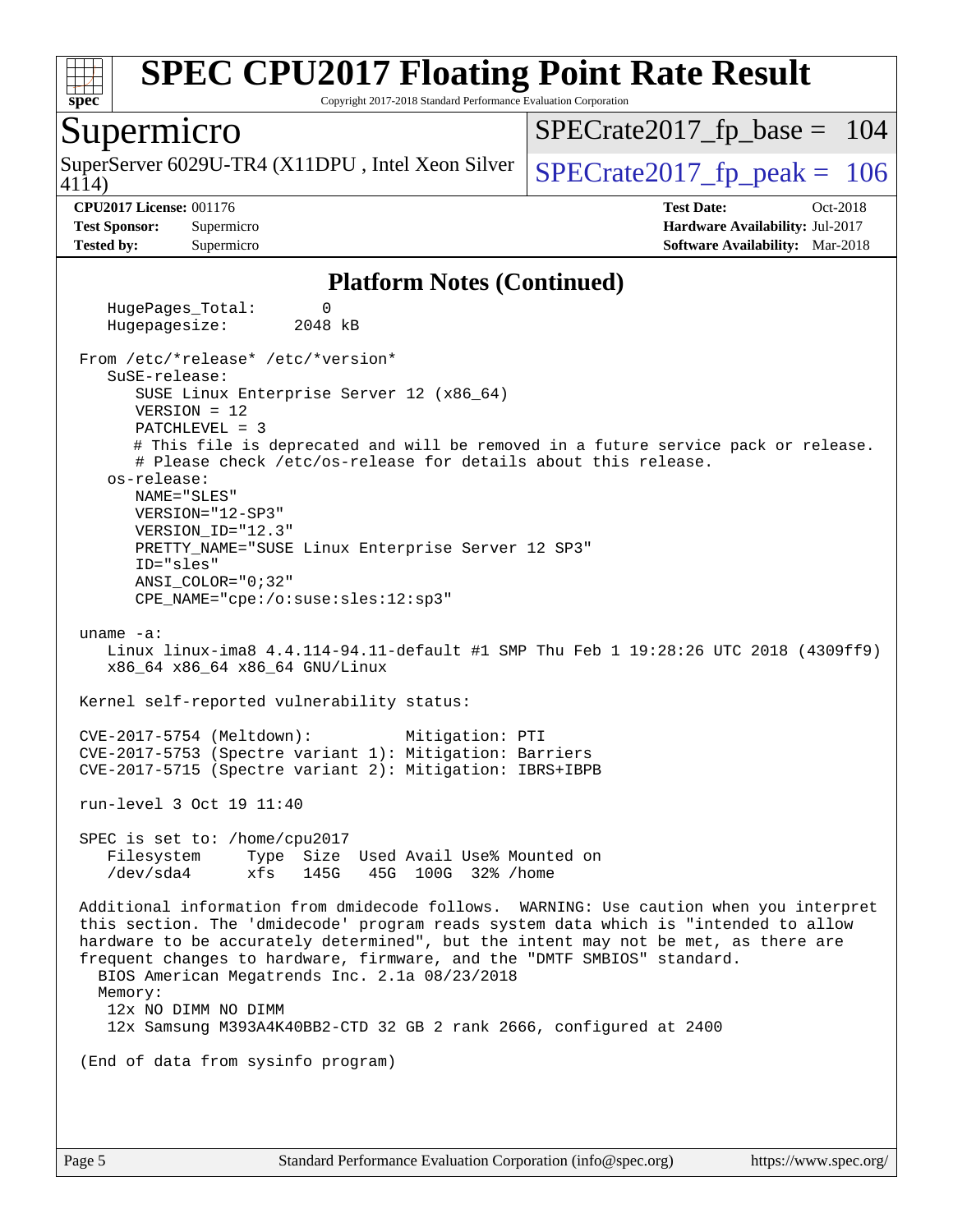

Copyright 2017-2018 Standard Performance Evaluation Corporation

## Supermicro

4114) SuperServer 6029U-TR4 (X11DPU, Intel Xeon Silver  $\sqrt{\text{SPECrate2017\_fp\_peak}} = 106$ 

[SPECrate2017\\_fp\\_base =](http://www.spec.org/auto/cpu2017/Docs/result-fields.html#SPECrate2017fpbase) 104

**[CPU2017 License:](http://www.spec.org/auto/cpu2017/Docs/result-fields.html#CPU2017License)** 001176 **[Test Date:](http://www.spec.org/auto/cpu2017/Docs/result-fields.html#TestDate)** Oct-2018 **[Test Sponsor:](http://www.spec.org/auto/cpu2017/Docs/result-fields.html#TestSponsor)** Supermicro **[Hardware Availability:](http://www.spec.org/auto/cpu2017/Docs/result-fields.html#HardwareAvailability)** Jul-2017 **[Tested by:](http://www.spec.org/auto/cpu2017/Docs/result-fields.html#Testedby)** Supermicro **Supermicro [Software Availability:](http://www.spec.org/auto/cpu2017/Docs/result-fields.html#SoftwareAvailability)** Mar-2018

#### **[Compiler Version Notes](http://www.spec.org/auto/cpu2017/Docs/result-fields.html#CompilerVersionNotes)**

| Page 6                                                                                                                     | Standard Performance Evaluation Corporation (info@spec.org)<br>https://www.spec.org/ |
|----------------------------------------------------------------------------------------------------------------------------|--------------------------------------------------------------------------------------|
|                                                                                                                            | (Continued on next page)                                                             |
|                                                                                                                            |                                                                                      |
| icc (ICC) 18.0.2 20180210<br>Copyright (C) 1985-2018 Intel Corporation. All rights reserved.                               |                                                                                      |
| icpc (ICC) 18.0.2 20180210<br>Copyright (C) 1985-2018 Intel Corporation. All rights reserved.                              |                                                                                      |
| 511.povray_r(peak)<br>CC.                                                                                                  |                                                                                      |
| Copyright (C) 1985-2018 Intel Corporation. All rights reserved.                                                            |                                                                                      |
| icpc (ICC) 18.0.2 20180210<br>Copyright (C) 1985-2018 Intel Corporation. All rights reserved.<br>icc (ICC) 18.0.2 20180210 |                                                                                      |
| CC 511.povray_r(base) 526.blender_r(base, peak)                                                                            |                                                                                      |
| icpc (ICC) 18.0.2 20180210<br>Copyright (C) 1985-2018 Intel Corporation. All rights reserved.                              |                                                                                      |
| $CXXC 508.namd_r (peak)$                                                                                                   | __________________________________                                                   |
| icpc (ICC) 18.0.2 20180210<br>Copyright (C) 1985-2018 Intel Corporation. All rights reserved.                              |                                                                                      |
| CXXC 508.namd_r(base) 510.parest_r(base, peak)                                                                             |                                                                                      |
| icc (ICC) 18.0.2 20180210<br>Copyright (C) 1985-2018 Intel Corporation. All rights reserved.                               |                                                                                      |
| $519.1bm_r(peak)$<br>CC.                                                                                                   |                                                                                      |
| icc (ICC) 18.0.2 20180210<br>Copyright (C) 1985-2018 Intel Corporation. All rights reserved.                               |                                                                                      |
| 519.1bm_r(base) 538.imagick_r(base, peak) 544.nab_r(base, peak)<br>CC.                                                     |                                                                                      |
|                                                                                                                            |                                                                                      |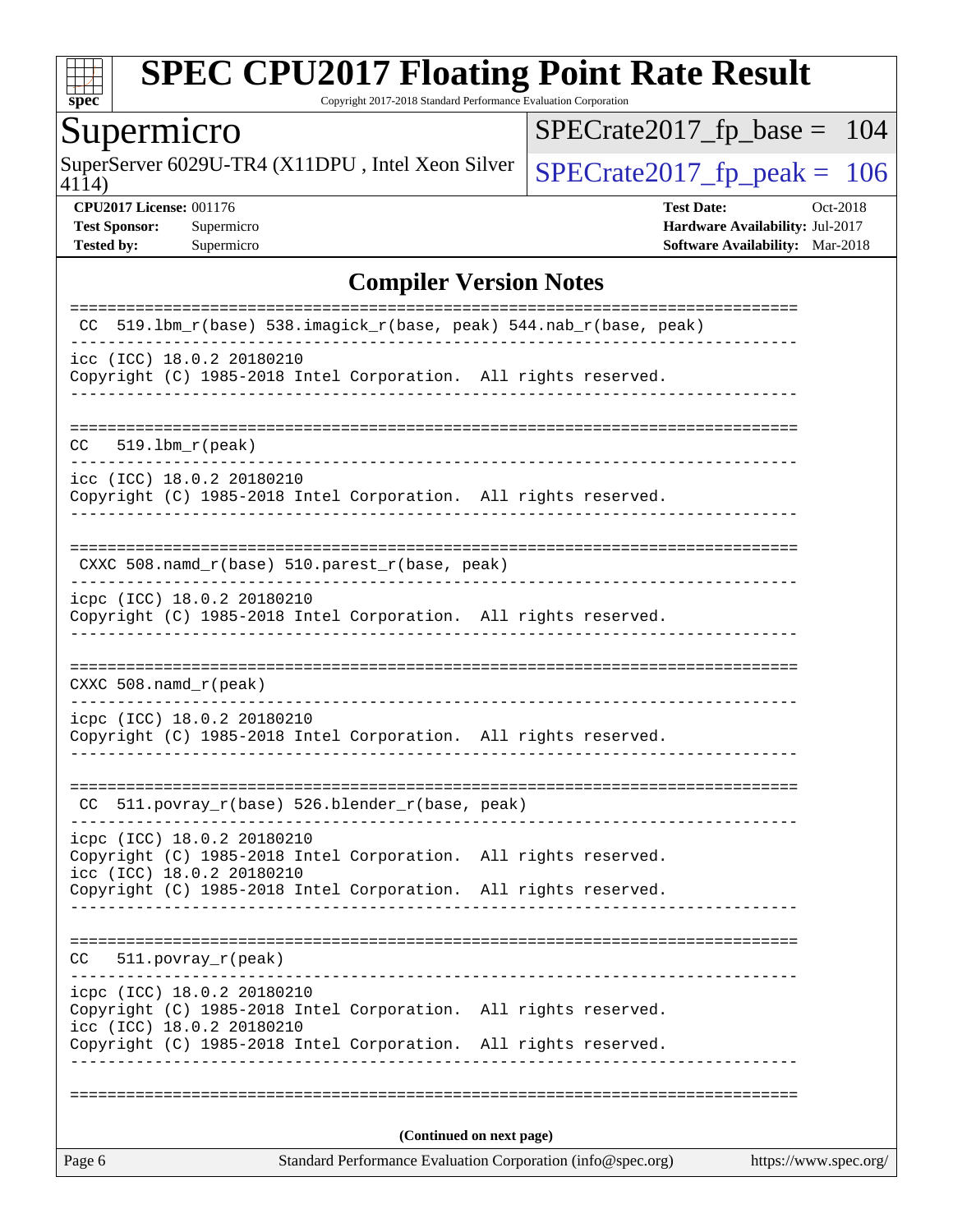

Copyright 2017-2018 Standard Performance Evaluation Corporation

## Supermicro

SuperServer 6029U-TR4 (X11DPU, Intel Xeon Silver  $\big|$  [SPECrate2017\\_fp\\_peak =](http://www.spec.org/auto/cpu2017/Docs/result-fields.html#SPECrate2017fppeak) 106

[SPECrate2017\\_fp\\_base =](http://www.spec.org/auto/cpu2017/Docs/result-fields.html#SPECrate2017fpbase) 104

4114)

**[CPU2017 License:](http://www.spec.org/auto/cpu2017/Docs/result-fields.html#CPU2017License)** 001176 **[Test Date:](http://www.spec.org/auto/cpu2017/Docs/result-fields.html#TestDate)** Oct-2018 **[Test Sponsor:](http://www.spec.org/auto/cpu2017/Docs/result-fields.html#TestSponsor)** Supermicro **[Hardware Availability:](http://www.spec.org/auto/cpu2017/Docs/result-fields.html#HardwareAvailability)** Jul-2017 **[Tested by:](http://www.spec.org/auto/cpu2017/Docs/result-fields.html#Testedby)** Supermicro **[Software Availability:](http://www.spec.org/auto/cpu2017/Docs/result-fields.html#SoftwareAvailability)** Mar-2018

#### **[Compiler Version Notes \(Continued\)](http://www.spec.org/auto/cpu2017/Docs/result-fields.html#CompilerVersionNotes)**

| icpc (ICC) 18.0.2 20180210<br>Copyright (C) 1985-2018 Intel Corporation. All rights reserved.<br>icc (ICC) 18.0.2 20180210<br>Copyright (C) 1985-2018 Intel Corporation. All rights reserved.<br>ifort (IFORT) 18.0.2 20180210<br>Copyright (C) 1985-2018 Intel Corporation. All rights reserved.<br>FC 503.bwaves_r(base, peak) 549.fotonik3d_r(base, peak) 554.roms_r(base)<br>ifort (IFORT) 18.0.2 20180210<br>Copyright (C) 1985-2018 Intel Corporation. All rights reserved.<br>$FC$ 554. roms $r$ (peak)<br>ifort (IFORT) 18.0.2 20180210<br>Copyright (C) 1985-2018 Intel Corporation. All rights reserved. |  |
|--------------------------------------------------------------------------------------------------------------------------------------------------------------------------------------------------------------------------------------------------------------------------------------------------------------------------------------------------------------------------------------------------------------------------------------------------------------------------------------------------------------------------------------------------------------------------------------------------------------------|--|
|                                                                                                                                                                                                                                                                                                                                                                                                                                                                                                                                                                                                                    |  |
|                                                                                                                                                                                                                                                                                                                                                                                                                                                                                                                                                                                                                    |  |
|                                                                                                                                                                                                                                                                                                                                                                                                                                                                                                                                                                                                                    |  |
|                                                                                                                                                                                                                                                                                                                                                                                                                                                                                                                                                                                                                    |  |
|                                                                                                                                                                                                                                                                                                                                                                                                                                                                                                                                                                                                                    |  |
|                                                                                                                                                                                                                                                                                                                                                                                                                                                                                                                                                                                                                    |  |
| $CC$ 521.wrf_r(base) 527.cam4_r(base)                                                                                                                                                                                                                                                                                                                                                                                                                                                                                                                                                                              |  |
| ifort (IFORT) 18.0.2 20180210<br>Copyright (C) 1985-2018 Intel Corporation. All rights reserved.<br>icc (ICC) 18.0.2 20180210<br>Copyright (C) 1985-2018 Intel Corporation. All rights reserved.                                                                                                                                                                                                                                                                                                                                                                                                                   |  |
| 521.wrf_r(peak) 527.cam4_r(peak)<br>CC                                                                                                                                                                                                                                                                                                                                                                                                                                                                                                                                                                             |  |
| ifort (IFORT) 18.0.2 20180210<br>Copyright (C) 1985-2018 Intel Corporation. All rights reserved.<br>icc (ICC) 18.0.2 20180210<br>Copyright (C) 1985-2018 Intel Corporation. All rights reserved.                                                                                                                                                                                                                                                                                                                                                                                                                   |  |

## **[Base Compiler Invocation](http://www.spec.org/auto/cpu2017/Docs/result-fields.html#BaseCompilerInvocation)**

[C benchmarks:](http://www.spec.org/auto/cpu2017/Docs/result-fields.html#Cbenchmarks) [icc -m64 -std=c11](http://www.spec.org/cpu2017/results/res2018q4/cpu2017-20181029-09404.flags.html#user_CCbase_intel_icc_64bit_c11_33ee0cdaae7deeeab2a9725423ba97205ce30f63b9926c2519791662299b76a0318f32ddfffdc46587804de3178b4f9328c46fa7c2b0cd779d7a61945c91cd35)

**(Continued on next page)**

Page 7 Standard Performance Evaluation Corporation [\(info@spec.org\)](mailto:info@spec.org) <https://www.spec.org/>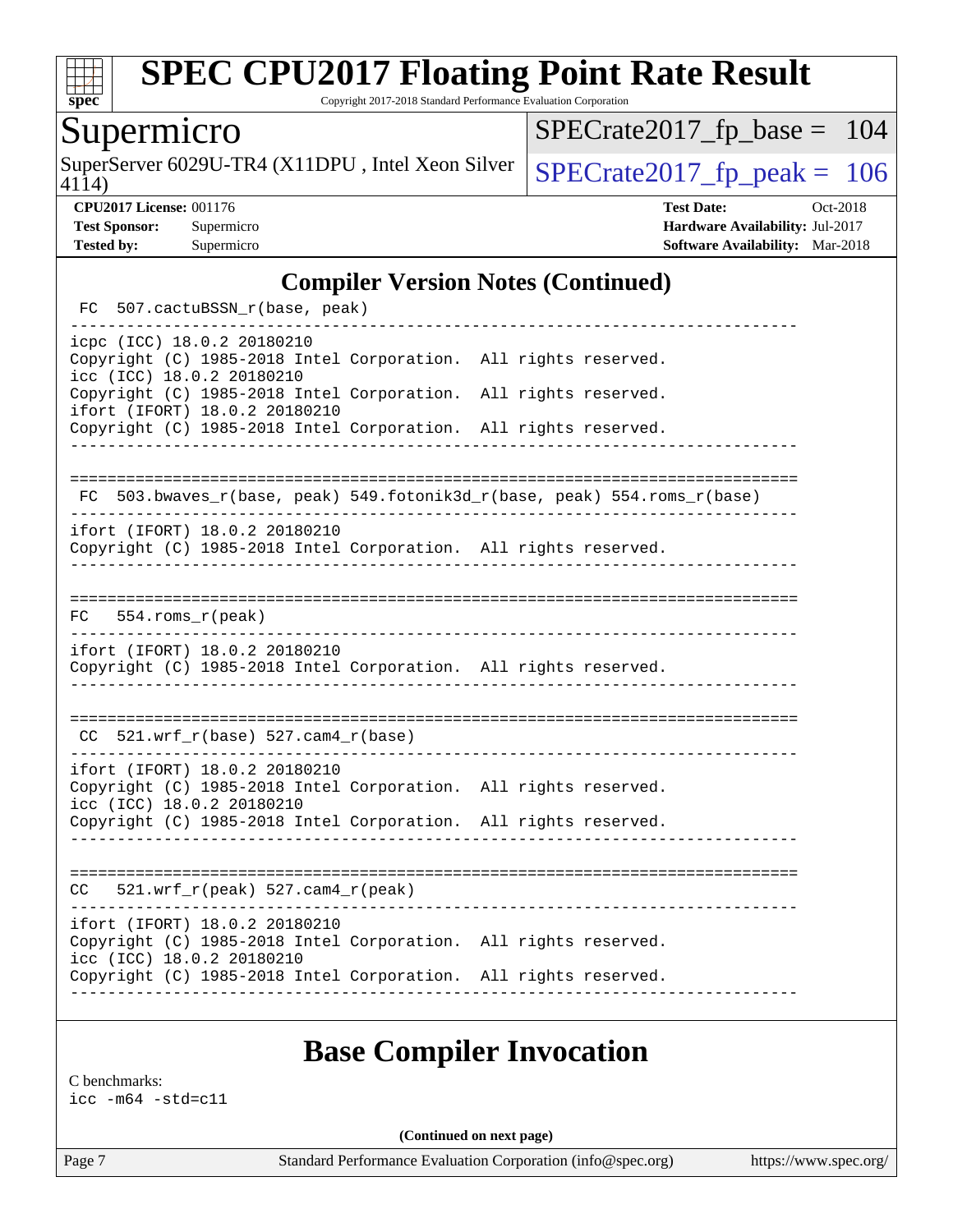

Copyright 2017-2018 Standard Performance Evaluation Corporation

### Supermicro

4114) SuperServer 6029U-TR4 (X11DPU, Intel Xeon Silver  $\big|$  [SPECrate2017\\_fp\\_peak =](http://www.spec.org/auto/cpu2017/Docs/result-fields.html#SPECrate2017fppeak) 106

[SPECrate2017\\_fp\\_base =](http://www.spec.org/auto/cpu2017/Docs/result-fields.html#SPECrate2017fpbase) 104

**[CPU2017 License:](http://www.spec.org/auto/cpu2017/Docs/result-fields.html#CPU2017License)** 001176 **[Test Date:](http://www.spec.org/auto/cpu2017/Docs/result-fields.html#TestDate)** Oct-2018 **[Test Sponsor:](http://www.spec.org/auto/cpu2017/Docs/result-fields.html#TestSponsor)** Supermicro **[Hardware Availability:](http://www.spec.org/auto/cpu2017/Docs/result-fields.html#HardwareAvailability)** Jul-2017 **[Tested by:](http://www.spec.org/auto/cpu2017/Docs/result-fields.html#Testedby)** Supermicro **[Software Availability:](http://www.spec.org/auto/cpu2017/Docs/result-fields.html#SoftwareAvailability)** Mar-2018

## **[Base Compiler Invocation \(Continued\)](http://www.spec.org/auto/cpu2017/Docs/result-fields.html#BaseCompilerInvocation)**

[C++ benchmarks](http://www.spec.org/auto/cpu2017/Docs/result-fields.html#CXXbenchmarks): [icpc -m64](http://www.spec.org/cpu2017/results/res2018q4/cpu2017-20181029-09404.flags.html#user_CXXbase_intel_icpc_64bit_4ecb2543ae3f1412ef961e0650ca070fec7b7afdcd6ed48761b84423119d1bf6bdf5cad15b44d48e7256388bc77273b966e5eb805aefd121eb22e9299b2ec9d9)

[Fortran benchmarks](http://www.spec.org/auto/cpu2017/Docs/result-fields.html#Fortranbenchmarks): [ifort -m64](http://www.spec.org/cpu2017/results/res2018q4/cpu2017-20181029-09404.flags.html#user_FCbase_intel_ifort_64bit_24f2bb282fbaeffd6157abe4f878425411749daecae9a33200eee2bee2fe76f3b89351d69a8130dd5949958ce389cf37ff59a95e7a40d588e8d3a57e0c3fd751)

[Benchmarks using both Fortran and C:](http://www.spec.org/auto/cpu2017/Docs/result-fields.html#BenchmarksusingbothFortranandC) [ifort -m64](http://www.spec.org/cpu2017/results/res2018q4/cpu2017-20181029-09404.flags.html#user_CC_FCbase_intel_ifort_64bit_24f2bb282fbaeffd6157abe4f878425411749daecae9a33200eee2bee2fe76f3b89351d69a8130dd5949958ce389cf37ff59a95e7a40d588e8d3a57e0c3fd751) [icc -m64 -std=c11](http://www.spec.org/cpu2017/results/res2018q4/cpu2017-20181029-09404.flags.html#user_CC_FCbase_intel_icc_64bit_c11_33ee0cdaae7deeeab2a9725423ba97205ce30f63b9926c2519791662299b76a0318f32ddfffdc46587804de3178b4f9328c46fa7c2b0cd779d7a61945c91cd35)

[Benchmarks using both C and C++](http://www.spec.org/auto/cpu2017/Docs/result-fields.html#BenchmarksusingbothCandCXX): [icpc -m64](http://www.spec.org/cpu2017/results/res2018q4/cpu2017-20181029-09404.flags.html#user_CC_CXXbase_intel_icpc_64bit_4ecb2543ae3f1412ef961e0650ca070fec7b7afdcd6ed48761b84423119d1bf6bdf5cad15b44d48e7256388bc77273b966e5eb805aefd121eb22e9299b2ec9d9) [icc -m64 -std=c11](http://www.spec.org/cpu2017/results/res2018q4/cpu2017-20181029-09404.flags.html#user_CC_CXXbase_intel_icc_64bit_c11_33ee0cdaae7deeeab2a9725423ba97205ce30f63b9926c2519791662299b76a0318f32ddfffdc46587804de3178b4f9328c46fa7c2b0cd779d7a61945c91cd35)

[Benchmarks using Fortran, C, and C++:](http://www.spec.org/auto/cpu2017/Docs/result-fields.html#BenchmarksusingFortranCandCXX) [icpc -m64](http://www.spec.org/cpu2017/results/res2018q4/cpu2017-20181029-09404.flags.html#user_CC_CXX_FCbase_intel_icpc_64bit_4ecb2543ae3f1412ef961e0650ca070fec7b7afdcd6ed48761b84423119d1bf6bdf5cad15b44d48e7256388bc77273b966e5eb805aefd121eb22e9299b2ec9d9) [icc -m64 -std=c11](http://www.spec.org/cpu2017/results/res2018q4/cpu2017-20181029-09404.flags.html#user_CC_CXX_FCbase_intel_icc_64bit_c11_33ee0cdaae7deeeab2a9725423ba97205ce30f63b9926c2519791662299b76a0318f32ddfffdc46587804de3178b4f9328c46fa7c2b0cd779d7a61945c91cd35) [ifort -m64](http://www.spec.org/cpu2017/results/res2018q4/cpu2017-20181029-09404.flags.html#user_CC_CXX_FCbase_intel_ifort_64bit_24f2bb282fbaeffd6157abe4f878425411749daecae9a33200eee2bee2fe76f3b89351d69a8130dd5949958ce389cf37ff59a95e7a40d588e8d3a57e0c3fd751)

## **[Base Portability Flags](http://www.spec.org/auto/cpu2017/Docs/result-fields.html#BasePortabilityFlags)**

 503.bwaves\_r: [-DSPEC\\_LP64](http://www.spec.org/cpu2017/results/res2018q4/cpu2017-20181029-09404.flags.html#suite_basePORTABILITY503_bwaves_r_DSPEC_LP64) 507.cactuBSSN\_r: [-DSPEC\\_LP64](http://www.spec.org/cpu2017/results/res2018q4/cpu2017-20181029-09404.flags.html#suite_basePORTABILITY507_cactuBSSN_r_DSPEC_LP64) 508.namd\_r: [-DSPEC\\_LP64](http://www.spec.org/cpu2017/results/res2018q4/cpu2017-20181029-09404.flags.html#suite_basePORTABILITY508_namd_r_DSPEC_LP64) 510.parest\_r: [-DSPEC\\_LP64](http://www.spec.org/cpu2017/results/res2018q4/cpu2017-20181029-09404.flags.html#suite_basePORTABILITY510_parest_r_DSPEC_LP64) 511.povray\_r: [-DSPEC\\_LP64](http://www.spec.org/cpu2017/results/res2018q4/cpu2017-20181029-09404.flags.html#suite_basePORTABILITY511_povray_r_DSPEC_LP64) 519.lbm\_r: [-DSPEC\\_LP64](http://www.spec.org/cpu2017/results/res2018q4/cpu2017-20181029-09404.flags.html#suite_basePORTABILITY519_lbm_r_DSPEC_LP64) 521.wrf\_r: [-DSPEC\\_LP64](http://www.spec.org/cpu2017/results/res2018q4/cpu2017-20181029-09404.flags.html#suite_basePORTABILITY521_wrf_r_DSPEC_LP64) [-DSPEC\\_CASE\\_FLAG](http://www.spec.org/cpu2017/results/res2018q4/cpu2017-20181029-09404.flags.html#b521.wrf_r_baseCPORTABILITY_DSPEC_CASE_FLAG) [-convert big\\_endian](http://www.spec.org/cpu2017/results/res2018q4/cpu2017-20181029-09404.flags.html#user_baseFPORTABILITY521_wrf_r_convert_big_endian_c3194028bc08c63ac5d04de18c48ce6d347e4e562e8892b8bdbdc0214820426deb8554edfa529a3fb25a586e65a3d812c835984020483e7e73212c4d31a38223) 526.blender\_r: [-DSPEC\\_LP64](http://www.spec.org/cpu2017/results/res2018q4/cpu2017-20181029-09404.flags.html#suite_basePORTABILITY526_blender_r_DSPEC_LP64) [-DSPEC\\_LINUX](http://www.spec.org/cpu2017/results/res2018q4/cpu2017-20181029-09404.flags.html#b526.blender_r_baseCPORTABILITY_DSPEC_LINUX) [-funsigned-char](http://www.spec.org/cpu2017/results/res2018q4/cpu2017-20181029-09404.flags.html#user_baseCPORTABILITY526_blender_r_force_uchar_40c60f00ab013830e2dd6774aeded3ff59883ba5a1fc5fc14077f794d777847726e2a5858cbc7672e36e1b067e7e5c1d9a74f7176df07886a243d7cc18edfe67) 527.cam4\_r: [-DSPEC\\_LP64](http://www.spec.org/cpu2017/results/res2018q4/cpu2017-20181029-09404.flags.html#suite_basePORTABILITY527_cam4_r_DSPEC_LP64) [-DSPEC\\_CASE\\_FLAG](http://www.spec.org/cpu2017/results/res2018q4/cpu2017-20181029-09404.flags.html#b527.cam4_r_baseCPORTABILITY_DSPEC_CASE_FLAG) 538.imagick\_r: [-DSPEC\\_LP64](http://www.spec.org/cpu2017/results/res2018q4/cpu2017-20181029-09404.flags.html#suite_basePORTABILITY538_imagick_r_DSPEC_LP64) 544.nab\_r: [-DSPEC\\_LP64](http://www.spec.org/cpu2017/results/res2018q4/cpu2017-20181029-09404.flags.html#suite_basePORTABILITY544_nab_r_DSPEC_LP64) 549.fotonik3d\_r: [-DSPEC\\_LP64](http://www.spec.org/cpu2017/results/res2018q4/cpu2017-20181029-09404.flags.html#suite_basePORTABILITY549_fotonik3d_r_DSPEC_LP64) 554.roms\_r: [-DSPEC\\_LP64](http://www.spec.org/cpu2017/results/res2018q4/cpu2017-20181029-09404.flags.html#suite_basePORTABILITY554_roms_r_DSPEC_LP64)

## **[Base Optimization Flags](http://www.spec.org/auto/cpu2017/Docs/result-fields.html#BaseOptimizationFlags)**

[C benchmarks](http://www.spec.org/auto/cpu2017/Docs/result-fields.html#Cbenchmarks):

[-xCORE-AVX2](http://www.spec.org/cpu2017/results/res2018q4/cpu2017-20181029-09404.flags.html#user_CCbase_f-xCORE-AVX2) [-ipo](http://www.spec.org/cpu2017/results/res2018q4/cpu2017-20181029-09404.flags.html#user_CCbase_f-ipo) [-O3](http://www.spec.org/cpu2017/results/res2018q4/cpu2017-20181029-09404.flags.html#user_CCbase_f-O3) [-no-prec-div](http://www.spec.org/cpu2017/results/res2018q4/cpu2017-20181029-09404.flags.html#user_CCbase_f-no-prec-div) [-qopt-prefetch](http://www.spec.org/cpu2017/results/res2018q4/cpu2017-20181029-09404.flags.html#user_CCbase_f-qopt-prefetch) [-ffinite-math-only](http://www.spec.org/cpu2017/results/res2018q4/cpu2017-20181029-09404.flags.html#user_CCbase_f_finite_math_only_cb91587bd2077682c4b38af759c288ed7c732db004271a9512da14a4f8007909a5f1427ecbf1a0fb78ff2a814402c6114ac565ca162485bbcae155b5e4258871) [-qopt-mem-layout-trans=3](http://www.spec.org/cpu2017/results/res2018q4/cpu2017-20181029-09404.flags.html#user_CCbase_f-qopt-mem-layout-trans_de80db37974c74b1f0e20d883f0b675c88c3b01e9d123adea9b28688d64333345fb62bc4a798493513fdb68f60282f9a726aa07f478b2f7113531aecce732043)

#### [C++ benchmarks:](http://www.spec.org/auto/cpu2017/Docs/result-fields.html#CXXbenchmarks)

[-xCORE-AVX2](http://www.spec.org/cpu2017/results/res2018q4/cpu2017-20181029-09404.flags.html#user_CXXbase_f-xCORE-AVX2) [-ipo](http://www.spec.org/cpu2017/results/res2018q4/cpu2017-20181029-09404.flags.html#user_CXXbase_f-ipo) [-O3](http://www.spec.org/cpu2017/results/res2018q4/cpu2017-20181029-09404.flags.html#user_CXXbase_f-O3) [-no-prec-div](http://www.spec.org/cpu2017/results/res2018q4/cpu2017-20181029-09404.flags.html#user_CXXbase_f-no-prec-div) [-qopt-prefetch](http://www.spec.org/cpu2017/results/res2018q4/cpu2017-20181029-09404.flags.html#user_CXXbase_f-qopt-prefetch) [-ffinite-math-only](http://www.spec.org/cpu2017/results/res2018q4/cpu2017-20181029-09404.flags.html#user_CXXbase_f_finite_math_only_cb91587bd2077682c4b38af759c288ed7c732db004271a9512da14a4f8007909a5f1427ecbf1a0fb78ff2a814402c6114ac565ca162485bbcae155b5e4258871) [-qopt-mem-layout-trans=3](http://www.spec.org/cpu2017/results/res2018q4/cpu2017-20181029-09404.flags.html#user_CXXbase_f-qopt-mem-layout-trans_de80db37974c74b1f0e20d883f0b675c88c3b01e9d123adea9b28688d64333345fb62bc4a798493513fdb68f60282f9a726aa07f478b2f7113531aecce732043)

**(Continued on next page)**

Page 8 Standard Performance Evaluation Corporation [\(info@spec.org\)](mailto:info@spec.org) <https://www.spec.org/>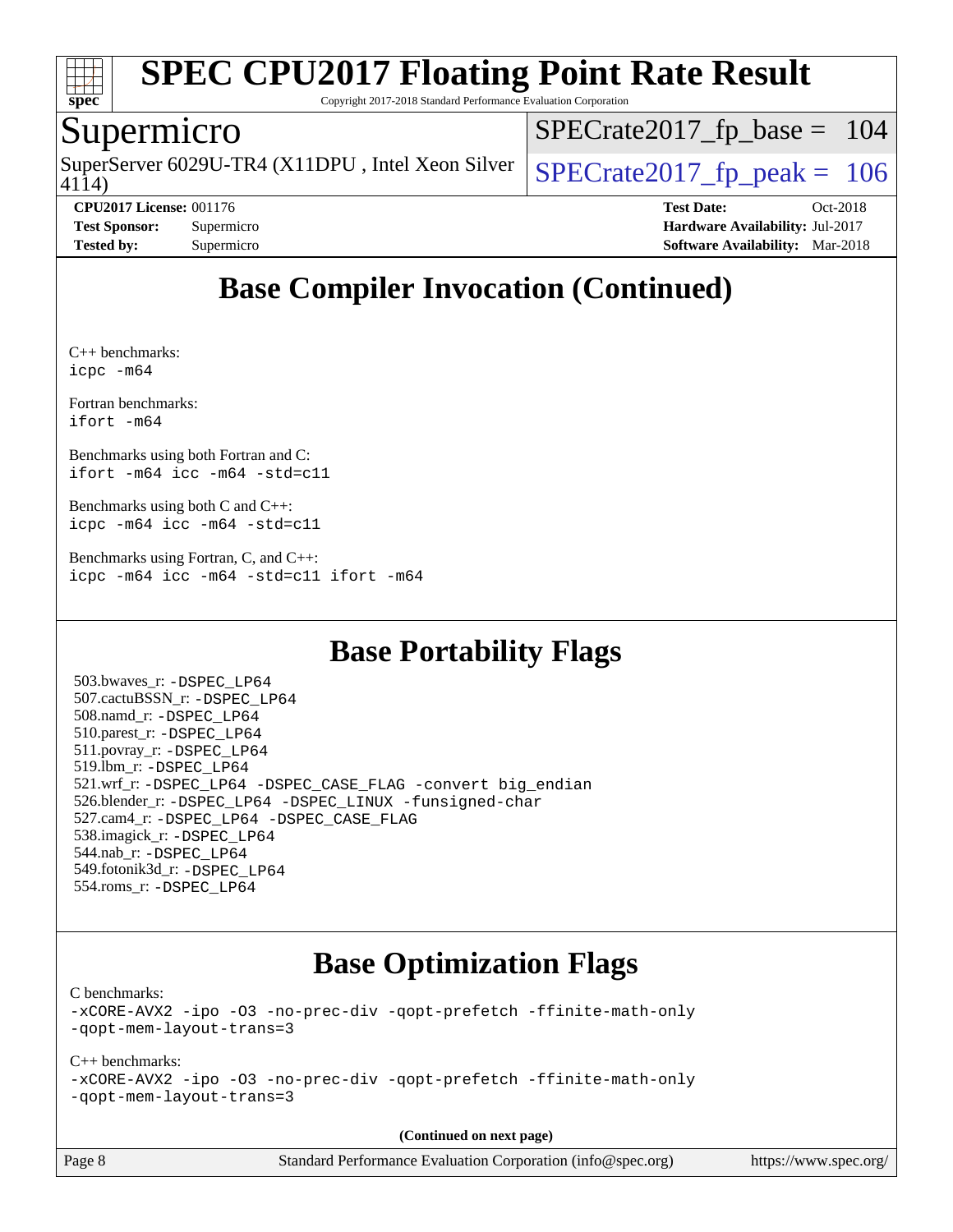

Copyright 2017-2018 Standard Performance Evaluation Corporation

### Supermicro

4114) SuperServer 6029U-TR4 (X11DPU, Intel Xeon Silver  $\big|$  [SPECrate2017\\_fp\\_peak =](http://www.spec.org/auto/cpu2017/Docs/result-fields.html#SPECrate2017fppeak) 106

[SPECrate2017\\_fp\\_base =](http://www.spec.org/auto/cpu2017/Docs/result-fields.html#SPECrate2017fpbase) 104

**[CPU2017 License:](http://www.spec.org/auto/cpu2017/Docs/result-fields.html#CPU2017License)** 001176 **[Test Date:](http://www.spec.org/auto/cpu2017/Docs/result-fields.html#TestDate)** Oct-2018 **[Test Sponsor:](http://www.spec.org/auto/cpu2017/Docs/result-fields.html#TestSponsor)** Supermicro **[Hardware Availability:](http://www.spec.org/auto/cpu2017/Docs/result-fields.html#HardwareAvailability)** Jul-2017 **[Tested by:](http://www.spec.org/auto/cpu2017/Docs/result-fields.html#Testedby)** Supermicro **[Software Availability:](http://www.spec.org/auto/cpu2017/Docs/result-fields.html#SoftwareAvailability)** Mar-2018

# **[Base Optimization Flags \(Continued\)](http://www.spec.org/auto/cpu2017/Docs/result-fields.html#BaseOptimizationFlags)**

[Fortran benchmarks](http://www.spec.org/auto/cpu2017/Docs/result-fields.html#Fortranbenchmarks):

[-xCORE-AVX2](http://www.spec.org/cpu2017/results/res2018q4/cpu2017-20181029-09404.flags.html#user_FCbase_f-xCORE-AVX2) [-ipo](http://www.spec.org/cpu2017/results/res2018q4/cpu2017-20181029-09404.flags.html#user_FCbase_f-ipo) [-O3](http://www.spec.org/cpu2017/results/res2018q4/cpu2017-20181029-09404.flags.html#user_FCbase_f-O3) [-no-prec-div](http://www.spec.org/cpu2017/results/res2018q4/cpu2017-20181029-09404.flags.html#user_FCbase_f-no-prec-div) [-qopt-prefetch](http://www.spec.org/cpu2017/results/res2018q4/cpu2017-20181029-09404.flags.html#user_FCbase_f-qopt-prefetch) [-ffinite-math-only](http://www.spec.org/cpu2017/results/res2018q4/cpu2017-20181029-09404.flags.html#user_FCbase_f_finite_math_only_cb91587bd2077682c4b38af759c288ed7c732db004271a9512da14a4f8007909a5f1427ecbf1a0fb78ff2a814402c6114ac565ca162485bbcae155b5e4258871) [-qopt-mem-layout-trans=3](http://www.spec.org/cpu2017/results/res2018q4/cpu2017-20181029-09404.flags.html#user_FCbase_f-qopt-mem-layout-trans_de80db37974c74b1f0e20d883f0b675c88c3b01e9d123adea9b28688d64333345fb62bc4a798493513fdb68f60282f9a726aa07f478b2f7113531aecce732043) [-auto](http://www.spec.org/cpu2017/results/res2018q4/cpu2017-20181029-09404.flags.html#user_FCbase_f-auto) [-nostandard-realloc-lhs](http://www.spec.org/cpu2017/results/res2018q4/cpu2017-20181029-09404.flags.html#user_FCbase_f_2003_std_realloc_82b4557e90729c0f113870c07e44d33d6f5a304b4f63d4c15d2d0f1fab99f5daaed73bdb9275d9ae411527f28b936061aa8b9c8f2d63842963b95c9dd6426b8a)

[Benchmarks using both Fortran and C](http://www.spec.org/auto/cpu2017/Docs/result-fields.html#BenchmarksusingbothFortranandC):

[-xCORE-AVX2](http://www.spec.org/cpu2017/results/res2018q4/cpu2017-20181029-09404.flags.html#user_CC_FCbase_f-xCORE-AVX2) [-ipo](http://www.spec.org/cpu2017/results/res2018q4/cpu2017-20181029-09404.flags.html#user_CC_FCbase_f-ipo) [-O3](http://www.spec.org/cpu2017/results/res2018q4/cpu2017-20181029-09404.flags.html#user_CC_FCbase_f-O3) [-no-prec-div](http://www.spec.org/cpu2017/results/res2018q4/cpu2017-20181029-09404.flags.html#user_CC_FCbase_f-no-prec-div) [-qopt-prefetch](http://www.spec.org/cpu2017/results/res2018q4/cpu2017-20181029-09404.flags.html#user_CC_FCbase_f-qopt-prefetch) [-ffinite-math-only](http://www.spec.org/cpu2017/results/res2018q4/cpu2017-20181029-09404.flags.html#user_CC_FCbase_f_finite_math_only_cb91587bd2077682c4b38af759c288ed7c732db004271a9512da14a4f8007909a5f1427ecbf1a0fb78ff2a814402c6114ac565ca162485bbcae155b5e4258871) [-qopt-mem-layout-trans=3](http://www.spec.org/cpu2017/results/res2018q4/cpu2017-20181029-09404.flags.html#user_CC_FCbase_f-qopt-mem-layout-trans_de80db37974c74b1f0e20d883f0b675c88c3b01e9d123adea9b28688d64333345fb62bc4a798493513fdb68f60282f9a726aa07f478b2f7113531aecce732043) [-auto](http://www.spec.org/cpu2017/results/res2018q4/cpu2017-20181029-09404.flags.html#user_CC_FCbase_f-auto) [-nostandard-realloc-lhs](http://www.spec.org/cpu2017/results/res2018q4/cpu2017-20181029-09404.flags.html#user_CC_FCbase_f_2003_std_realloc_82b4557e90729c0f113870c07e44d33d6f5a304b4f63d4c15d2d0f1fab99f5daaed73bdb9275d9ae411527f28b936061aa8b9c8f2d63842963b95c9dd6426b8a)

[Benchmarks using both C and C++](http://www.spec.org/auto/cpu2017/Docs/result-fields.html#BenchmarksusingbothCandCXX): [-xCORE-AVX2](http://www.spec.org/cpu2017/results/res2018q4/cpu2017-20181029-09404.flags.html#user_CC_CXXbase_f-xCORE-AVX2) [-ipo](http://www.spec.org/cpu2017/results/res2018q4/cpu2017-20181029-09404.flags.html#user_CC_CXXbase_f-ipo) [-O3](http://www.spec.org/cpu2017/results/res2018q4/cpu2017-20181029-09404.flags.html#user_CC_CXXbase_f-O3) [-no-prec-div](http://www.spec.org/cpu2017/results/res2018q4/cpu2017-20181029-09404.flags.html#user_CC_CXXbase_f-no-prec-div) [-qopt-prefetch](http://www.spec.org/cpu2017/results/res2018q4/cpu2017-20181029-09404.flags.html#user_CC_CXXbase_f-qopt-prefetch) [-ffinite-math-only](http://www.spec.org/cpu2017/results/res2018q4/cpu2017-20181029-09404.flags.html#user_CC_CXXbase_f_finite_math_only_cb91587bd2077682c4b38af759c288ed7c732db004271a9512da14a4f8007909a5f1427ecbf1a0fb78ff2a814402c6114ac565ca162485bbcae155b5e4258871) [-qopt-mem-layout-trans=3](http://www.spec.org/cpu2017/results/res2018q4/cpu2017-20181029-09404.flags.html#user_CC_CXXbase_f-qopt-mem-layout-trans_de80db37974c74b1f0e20d883f0b675c88c3b01e9d123adea9b28688d64333345fb62bc4a798493513fdb68f60282f9a726aa07f478b2f7113531aecce732043)

[Benchmarks using Fortran, C, and C++:](http://www.spec.org/auto/cpu2017/Docs/result-fields.html#BenchmarksusingFortranCandCXX) [-xCORE-AVX2](http://www.spec.org/cpu2017/results/res2018q4/cpu2017-20181029-09404.flags.html#user_CC_CXX_FCbase_f-xCORE-AVX2) [-ipo](http://www.spec.org/cpu2017/results/res2018q4/cpu2017-20181029-09404.flags.html#user_CC_CXX_FCbase_f-ipo) [-O3](http://www.spec.org/cpu2017/results/res2018q4/cpu2017-20181029-09404.flags.html#user_CC_CXX_FCbase_f-O3) [-no-prec-div](http://www.spec.org/cpu2017/results/res2018q4/cpu2017-20181029-09404.flags.html#user_CC_CXX_FCbase_f-no-prec-div) [-qopt-prefetch](http://www.spec.org/cpu2017/results/res2018q4/cpu2017-20181029-09404.flags.html#user_CC_CXX_FCbase_f-qopt-prefetch) [-ffinite-math-only](http://www.spec.org/cpu2017/results/res2018q4/cpu2017-20181029-09404.flags.html#user_CC_CXX_FCbase_f_finite_math_only_cb91587bd2077682c4b38af759c288ed7c732db004271a9512da14a4f8007909a5f1427ecbf1a0fb78ff2a814402c6114ac565ca162485bbcae155b5e4258871) [-qopt-mem-layout-trans=3](http://www.spec.org/cpu2017/results/res2018q4/cpu2017-20181029-09404.flags.html#user_CC_CXX_FCbase_f-qopt-mem-layout-trans_de80db37974c74b1f0e20d883f0b675c88c3b01e9d123adea9b28688d64333345fb62bc4a798493513fdb68f60282f9a726aa07f478b2f7113531aecce732043) [-auto](http://www.spec.org/cpu2017/results/res2018q4/cpu2017-20181029-09404.flags.html#user_CC_CXX_FCbase_f-auto) [-nostandard-realloc-lhs](http://www.spec.org/cpu2017/results/res2018q4/cpu2017-20181029-09404.flags.html#user_CC_CXX_FCbase_f_2003_std_realloc_82b4557e90729c0f113870c07e44d33d6f5a304b4f63d4c15d2d0f1fab99f5daaed73bdb9275d9ae411527f28b936061aa8b9c8f2d63842963b95c9dd6426b8a)

## **[Peak Compiler Invocation](http://www.spec.org/auto/cpu2017/Docs/result-fields.html#PeakCompilerInvocation)**

[C benchmarks](http://www.spec.org/auto/cpu2017/Docs/result-fields.html#Cbenchmarks): [icc -m64 -std=c11](http://www.spec.org/cpu2017/results/res2018q4/cpu2017-20181029-09404.flags.html#user_CCpeak_intel_icc_64bit_c11_33ee0cdaae7deeeab2a9725423ba97205ce30f63b9926c2519791662299b76a0318f32ddfffdc46587804de3178b4f9328c46fa7c2b0cd779d7a61945c91cd35)

[C++ benchmarks:](http://www.spec.org/auto/cpu2017/Docs/result-fields.html#CXXbenchmarks) [icpc -m64](http://www.spec.org/cpu2017/results/res2018q4/cpu2017-20181029-09404.flags.html#user_CXXpeak_intel_icpc_64bit_4ecb2543ae3f1412ef961e0650ca070fec7b7afdcd6ed48761b84423119d1bf6bdf5cad15b44d48e7256388bc77273b966e5eb805aefd121eb22e9299b2ec9d9)

[Fortran benchmarks](http://www.spec.org/auto/cpu2017/Docs/result-fields.html#Fortranbenchmarks): [ifort -m64](http://www.spec.org/cpu2017/results/res2018q4/cpu2017-20181029-09404.flags.html#user_FCpeak_intel_ifort_64bit_24f2bb282fbaeffd6157abe4f878425411749daecae9a33200eee2bee2fe76f3b89351d69a8130dd5949958ce389cf37ff59a95e7a40d588e8d3a57e0c3fd751)

[Benchmarks using both Fortran and C](http://www.spec.org/auto/cpu2017/Docs/result-fields.html#BenchmarksusingbothFortranandC): [ifort -m64](http://www.spec.org/cpu2017/results/res2018q4/cpu2017-20181029-09404.flags.html#user_CC_FCpeak_intel_ifort_64bit_24f2bb282fbaeffd6157abe4f878425411749daecae9a33200eee2bee2fe76f3b89351d69a8130dd5949958ce389cf37ff59a95e7a40d588e8d3a57e0c3fd751) [icc -m64 -std=c11](http://www.spec.org/cpu2017/results/res2018q4/cpu2017-20181029-09404.flags.html#user_CC_FCpeak_intel_icc_64bit_c11_33ee0cdaae7deeeab2a9725423ba97205ce30f63b9926c2519791662299b76a0318f32ddfffdc46587804de3178b4f9328c46fa7c2b0cd779d7a61945c91cd35)

[Benchmarks using both C and C++](http://www.spec.org/auto/cpu2017/Docs/result-fields.html#BenchmarksusingbothCandCXX): [icpc -m64](http://www.spec.org/cpu2017/results/res2018q4/cpu2017-20181029-09404.flags.html#user_CC_CXXpeak_intel_icpc_64bit_4ecb2543ae3f1412ef961e0650ca070fec7b7afdcd6ed48761b84423119d1bf6bdf5cad15b44d48e7256388bc77273b966e5eb805aefd121eb22e9299b2ec9d9) [icc -m64 -std=c11](http://www.spec.org/cpu2017/results/res2018q4/cpu2017-20181029-09404.flags.html#user_CC_CXXpeak_intel_icc_64bit_c11_33ee0cdaae7deeeab2a9725423ba97205ce30f63b9926c2519791662299b76a0318f32ddfffdc46587804de3178b4f9328c46fa7c2b0cd779d7a61945c91cd35)

[Benchmarks using Fortran, C, and C++:](http://www.spec.org/auto/cpu2017/Docs/result-fields.html#BenchmarksusingFortranCandCXX) [icpc -m64](http://www.spec.org/cpu2017/results/res2018q4/cpu2017-20181029-09404.flags.html#user_CC_CXX_FCpeak_intel_icpc_64bit_4ecb2543ae3f1412ef961e0650ca070fec7b7afdcd6ed48761b84423119d1bf6bdf5cad15b44d48e7256388bc77273b966e5eb805aefd121eb22e9299b2ec9d9) [icc -m64 -std=c11](http://www.spec.org/cpu2017/results/res2018q4/cpu2017-20181029-09404.flags.html#user_CC_CXX_FCpeak_intel_icc_64bit_c11_33ee0cdaae7deeeab2a9725423ba97205ce30f63b9926c2519791662299b76a0318f32ddfffdc46587804de3178b4f9328c46fa7c2b0cd779d7a61945c91cd35) [ifort -m64](http://www.spec.org/cpu2017/results/res2018q4/cpu2017-20181029-09404.flags.html#user_CC_CXX_FCpeak_intel_ifort_64bit_24f2bb282fbaeffd6157abe4f878425411749daecae9a33200eee2bee2fe76f3b89351d69a8130dd5949958ce389cf37ff59a95e7a40d588e8d3a57e0c3fd751)

## **[Peak Portability Flags](http://www.spec.org/auto/cpu2017/Docs/result-fields.html#PeakPortabilityFlags)**

Same as Base Portability Flags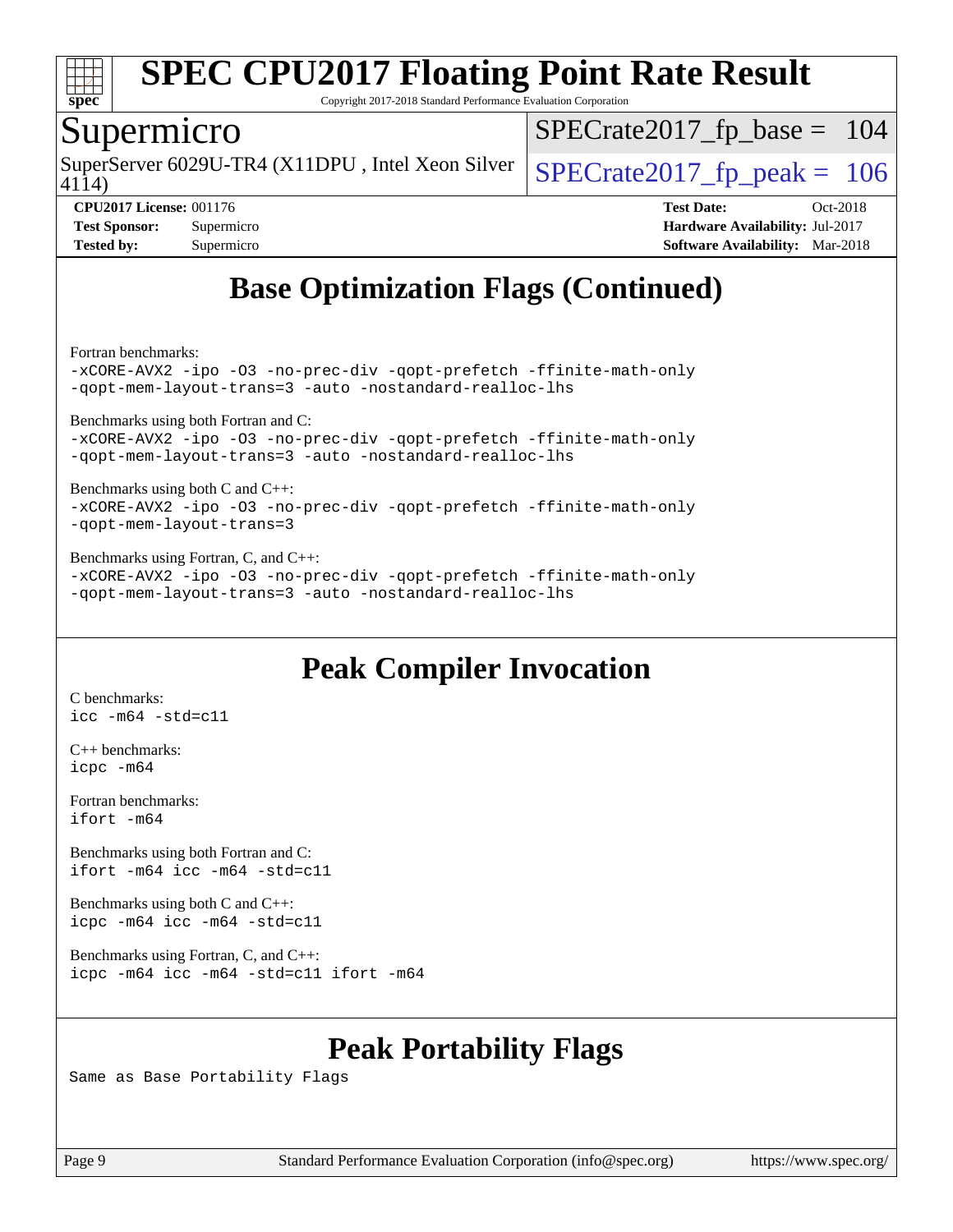

Copyright 2017-2018 Standard Performance Evaluation Corporation

#### Supermicro

4114) SuperServer 6029U-TR4 (X11DPU, Intel Xeon Silver  $\vert$  [SPECrate2017\\_fp\\_peak =](http://www.spec.org/auto/cpu2017/Docs/result-fields.html#SPECrate2017fppeak) 106

[SPECrate2017\\_fp\\_base =](http://www.spec.org/auto/cpu2017/Docs/result-fields.html#SPECrate2017fpbase) 104

**[CPU2017 License:](http://www.spec.org/auto/cpu2017/Docs/result-fields.html#CPU2017License)** 001176 **[Test Date:](http://www.spec.org/auto/cpu2017/Docs/result-fields.html#TestDate)** Oct-2018 **[Test Sponsor:](http://www.spec.org/auto/cpu2017/Docs/result-fields.html#TestSponsor)** Supermicro **[Hardware Availability:](http://www.spec.org/auto/cpu2017/Docs/result-fields.html#HardwareAvailability)** Jul-2017 **[Tested by:](http://www.spec.org/auto/cpu2017/Docs/result-fields.html#Testedby)** Supermicro **[Software Availability:](http://www.spec.org/auto/cpu2017/Docs/result-fields.html#SoftwareAvailability)** Mar-2018

**[Peak Optimization Flags](http://www.spec.org/auto/cpu2017/Docs/result-fields.html#PeakOptimizationFlags)** [C benchmarks](http://www.spec.org/auto/cpu2017/Docs/result-fields.html#Cbenchmarks): 519.lbm\_r: basepeak = yes 538.imagick\_r: [-xCORE-AVX2](http://www.spec.org/cpu2017/results/res2018q4/cpu2017-20181029-09404.flags.html#user_peakCOPTIMIZE538_imagick_r_f-xCORE-AVX2) [-ipo](http://www.spec.org/cpu2017/results/res2018q4/cpu2017-20181029-09404.flags.html#user_peakCOPTIMIZE538_imagick_r_f-ipo) [-O3](http://www.spec.org/cpu2017/results/res2018q4/cpu2017-20181029-09404.flags.html#user_peakCOPTIMIZE538_imagick_r_f-O3) [-no-prec-div](http://www.spec.org/cpu2017/results/res2018q4/cpu2017-20181029-09404.flags.html#user_peakCOPTIMIZE538_imagick_r_f-no-prec-div) [-qopt-prefetch](http://www.spec.org/cpu2017/results/res2018q4/cpu2017-20181029-09404.flags.html#user_peakCOPTIMIZE538_imagick_r_f-qopt-prefetch) [-ffinite-math-only](http://www.spec.org/cpu2017/results/res2018q4/cpu2017-20181029-09404.flags.html#user_peakCOPTIMIZE538_imagick_r_f_finite_math_only_cb91587bd2077682c4b38af759c288ed7c732db004271a9512da14a4f8007909a5f1427ecbf1a0fb78ff2a814402c6114ac565ca162485bbcae155b5e4258871) [-qopt-mem-layout-trans=3](http://www.spec.org/cpu2017/results/res2018q4/cpu2017-20181029-09404.flags.html#user_peakCOPTIMIZE538_imagick_r_f-qopt-mem-layout-trans_de80db37974c74b1f0e20d883f0b675c88c3b01e9d123adea9b28688d64333345fb62bc4a798493513fdb68f60282f9a726aa07f478b2f7113531aecce732043) 544.nab\_r: Same as 538.imagick\_r [C++ benchmarks](http://www.spec.org/auto/cpu2017/Docs/result-fields.html#CXXbenchmarks): 508.namd\_r: [-prof-gen](http://www.spec.org/cpu2017/results/res2018q4/cpu2017-20181029-09404.flags.html#user_peakPASS1_CXXFLAGSPASS1_LDFLAGS508_namd_r_prof_gen_5aa4926d6013ddb2a31985c654b3eb18169fc0c6952a63635c234f711e6e63dd76e94ad52365559451ec499a2cdb89e4dc58ba4c67ef54ca681ffbe1461d6b36)(pass 1) [-prof-use](http://www.spec.org/cpu2017/results/res2018q4/cpu2017-20181029-09404.flags.html#user_peakPASS2_CXXFLAGSPASS2_LDFLAGS508_namd_r_prof_use_1a21ceae95f36a2b53c25747139a6c16ca95bd9def2a207b4f0849963b97e94f5260e30a0c64f4bb623698870e679ca08317ef8150905d41bd88c6f78df73f19)(pass 2) [-ipo](http://www.spec.org/cpu2017/results/res2018q4/cpu2017-20181029-09404.flags.html#user_peakPASS1_CXXOPTIMIZEPASS2_CXXOPTIMIZE508_namd_r_f-ipo) [-xCORE-AVX2](http://www.spec.org/cpu2017/results/res2018q4/cpu2017-20181029-09404.flags.html#user_peakPASS2_CXXOPTIMIZE508_namd_r_f-xCORE-AVX2) [-O3](http://www.spec.org/cpu2017/results/res2018q4/cpu2017-20181029-09404.flags.html#user_peakPASS1_CXXOPTIMIZEPASS2_CXXOPTIMIZE508_namd_r_f-O3) [-no-prec-div](http://www.spec.org/cpu2017/results/res2018q4/cpu2017-20181029-09404.flags.html#user_peakPASS1_CXXOPTIMIZEPASS2_CXXOPTIMIZE508_namd_r_f-no-prec-div) [-qopt-prefetch](http://www.spec.org/cpu2017/results/res2018q4/cpu2017-20181029-09404.flags.html#user_peakPASS1_CXXOPTIMIZEPASS2_CXXOPTIMIZE508_namd_r_f-qopt-prefetch) [-ffinite-math-only](http://www.spec.org/cpu2017/results/res2018q4/cpu2017-20181029-09404.flags.html#user_peakPASS1_CXXOPTIMIZEPASS2_CXXOPTIMIZE508_namd_r_f_finite_math_only_cb91587bd2077682c4b38af759c288ed7c732db004271a9512da14a4f8007909a5f1427ecbf1a0fb78ff2a814402c6114ac565ca162485bbcae155b5e4258871) [-qopt-mem-layout-trans=3](http://www.spec.org/cpu2017/results/res2018q4/cpu2017-20181029-09404.flags.html#user_peakPASS1_CXXOPTIMIZEPASS2_CXXOPTIMIZE508_namd_r_f-qopt-mem-layout-trans_de80db37974c74b1f0e20d883f0b675c88c3b01e9d123adea9b28688d64333345fb62bc4a798493513fdb68f60282f9a726aa07f478b2f7113531aecce732043) 510.parest\_r: [-xCORE-AVX2](http://www.spec.org/cpu2017/results/res2018q4/cpu2017-20181029-09404.flags.html#user_peakCXXOPTIMIZE510_parest_r_f-xCORE-AVX2) [-ipo](http://www.spec.org/cpu2017/results/res2018q4/cpu2017-20181029-09404.flags.html#user_peakCXXOPTIMIZE510_parest_r_f-ipo) [-O3](http://www.spec.org/cpu2017/results/res2018q4/cpu2017-20181029-09404.flags.html#user_peakCXXOPTIMIZE510_parest_r_f-O3) [-no-prec-div](http://www.spec.org/cpu2017/results/res2018q4/cpu2017-20181029-09404.flags.html#user_peakCXXOPTIMIZE510_parest_r_f-no-prec-div) [-qopt-prefetch](http://www.spec.org/cpu2017/results/res2018q4/cpu2017-20181029-09404.flags.html#user_peakCXXOPTIMIZE510_parest_r_f-qopt-prefetch) [-ffinite-math-only](http://www.spec.org/cpu2017/results/res2018q4/cpu2017-20181029-09404.flags.html#user_peakCXXOPTIMIZE510_parest_r_f_finite_math_only_cb91587bd2077682c4b38af759c288ed7c732db004271a9512da14a4f8007909a5f1427ecbf1a0fb78ff2a814402c6114ac565ca162485bbcae155b5e4258871) [-qopt-mem-layout-trans=3](http://www.spec.org/cpu2017/results/res2018q4/cpu2017-20181029-09404.flags.html#user_peakCXXOPTIMIZE510_parest_r_f-qopt-mem-layout-trans_de80db37974c74b1f0e20d883f0b675c88c3b01e9d123adea9b28688d64333345fb62bc4a798493513fdb68f60282f9a726aa07f478b2f7113531aecce732043) [Fortran benchmarks:](http://www.spec.org/auto/cpu2017/Docs/result-fields.html#Fortranbenchmarks)  $503.bwaves$  r: basepeak = yes 549.fotonik3d\_r: basepeak = yes 554.roms\_r: [-prof-gen](http://www.spec.org/cpu2017/results/res2018q4/cpu2017-20181029-09404.flags.html#user_peakPASS1_FFLAGSPASS1_LDFLAGS554_roms_r_prof_gen_5aa4926d6013ddb2a31985c654b3eb18169fc0c6952a63635c234f711e6e63dd76e94ad52365559451ec499a2cdb89e4dc58ba4c67ef54ca681ffbe1461d6b36)(pass 1) [-prof-use](http://www.spec.org/cpu2017/results/res2018q4/cpu2017-20181029-09404.flags.html#user_peakPASS2_FFLAGSPASS2_LDFLAGS554_roms_r_prof_use_1a21ceae95f36a2b53c25747139a6c16ca95bd9def2a207b4f0849963b97e94f5260e30a0c64f4bb623698870e679ca08317ef8150905d41bd88c6f78df73f19)(pass 2) [-ipo](http://www.spec.org/cpu2017/results/res2018q4/cpu2017-20181029-09404.flags.html#user_peakPASS1_FOPTIMIZEPASS2_FOPTIMIZE554_roms_r_f-ipo) [-xCORE-AVX2](http://www.spec.org/cpu2017/results/res2018q4/cpu2017-20181029-09404.flags.html#user_peakPASS2_FOPTIMIZE554_roms_r_f-xCORE-AVX2) [-O3](http://www.spec.org/cpu2017/results/res2018q4/cpu2017-20181029-09404.flags.html#user_peakPASS1_FOPTIMIZEPASS2_FOPTIMIZE554_roms_r_f-O3) [-no-prec-div](http://www.spec.org/cpu2017/results/res2018q4/cpu2017-20181029-09404.flags.html#user_peakPASS1_FOPTIMIZEPASS2_FOPTIMIZE554_roms_r_f-no-prec-div) [-qopt-prefetch](http://www.spec.org/cpu2017/results/res2018q4/cpu2017-20181029-09404.flags.html#user_peakPASS1_FOPTIMIZEPASS2_FOPTIMIZE554_roms_r_f-qopt-prefetch) [-ffinite-math-only](http://www.spec.org/cpu2017/results/res2018q4/cpu2017-20181029-09404.flags.html#user_peakPASS1_FOPTIMIZEPASS2_FOPTIMIZE554_roms_r_f_finite_math_only_cb91587bd2077682c4b38af759c288ed7c732db004271a9512da14a4f8007909a5f1427ecbf1a0fb78ff2a814402c6114ac565ca162485bbcae155b5e4258871) [-qopt-mem-layout-trans=3](http://www.spec.org/cpu2017/results/res2018q4/cpu2017-20181029-09404.flags.html#user_peakPASS1_FOPTIMIZEPASS2_FOPTIMIZE554_roms_r_f-qopt-mem-layout-trans_de80db37974c74b1f0e20d883f0b675c88c3b01e9d123adea9b28688d64333345fb62bc4a798493513fdb68f60282f9a726aa07f478b2f7113531aecce732043) [-auto](http://www.spec.org/cpu2017/results/res2018q4/cpu2017-20181029-09404.flags.html#user_peakPASS2_FOPTIMIZE554_roms_r_f-auto) [-nostandard-realloc-lhs](http://www.spec.org/cpu2017/results/res2018q4/cpu2017-20181029-09404.flags.html#user_peakEXTRA_FOPTIMIZE554_roms_r_f_2003_std_realloc_82b4557e90729c0f113870c07e44d33d6f5a304b4f63d4c15d2d0f1fab99f5daaed73bdb9275d9ae411527f28b936061aa8b9c8f2d63842963b95c9dd6426b8a) [Benchmarks using both Fortran and C](http://www.spec.org/auto/cpu2017/Docs/result-fields.html#BenchmarksusingbothFortranandC): [-prof-gen](http://www.spec.org/cpu2017/results/res2018q4/cpu2017-20181029-09404.flags.html#user_CC_FCpeak_prof_gen_5aa4926d6013ddb2a31985c654b3eb18169fc0c6952a63635c234f711e6e63dd76e94ad52365559451ec499a2cdb89e4dc58ba4c67ef54ca681ffbe1461d6b36)(pass 1) [-prof-use](http://www.spec.org/cpu2017/results/res2018q4/cpu2017-20181029-09404.flags.html#user_CC_FCpeak_prof_use_1a21ceae95f36a2b53c25747139a6c16ca95bd9def2a207b4f0849963b97e94f5260e30a0c64f4bb623698870e679ca08317ef8150905d41bd88c6f78df73f19)(pass 2) [-ipo](http://www.spec.org/cpu2017/results/res2018q4/cpu2017-20181029-09404.flags.html#user_CC_FCpeak_f-ipo) [-xCORE-AVX2](http://www.spec.org/cpu2017/results/res2018q4/cpu2017-20181029-09404.flags.html#user_CC_FCpeak_f-xCORE-AVX2) [-O3](http://www.spec.org/cpu2017/results/res2018q4/cpu2017-20181029-09404.flags.html#user_CC_FCpeak_f-O3) [-no-prec-div](http://www.spec.org/cpu2017/results/res2018q4/cpu2017-20181029-09404.flags.html#user_CC_FCpeak_f-no-prec-div) [-qopt-prefetch](http://www.spec.org/cpu2017/results/res2018q4/cpu2017-20181029-09404.flags.html#user_CC_FCpeak_f-qopt-prefetch) [-ffinite-math-only](http://www.spec.org/cpu2017/results/res2018q4/cpu2017-20181029-09404.flags.html#user_CC_FCpeak_f_finite_math_only_cb91587bd2077682c4b38af759c288ed7c732db004271a9512da14a4f8007909a5f1427ecbf1a0fb78ff2a814402c6114ac565ca162485bbcae155b5e4258871) [-qopt-mem-layout-trans=3](http://www.spec.org/cpu2017/results/res2018q4/cpu2017-20181029-09404.flags.html#user_CC_FCpeak_f-qopt-mem-layout-trans_de80db37974c74b1f0e20d883f0b675c88c3b01e9d123adea9b28688d64333345fb62bc4a798493513fdb68f60282f9a726aa07f478b2f7113531aecce732043) [-auto](http://www.spec.org/cpu2017/results/res2018q4/cpu2017-20181029-09404.flags.html#user_CC_FCpeak_f-auto) [-nostandard-realloc-lhs](http://www.spec.org/cpu2017/results/res2018q4/cpu2017-20181029-09404.flags.html#user_CC_FCpeak_f_2003_std_realloc_82b4557e90729c0f113870c07e44d33d6f5a304b4f63d4c15d2d0f1fab99f5daaed73bdb9275d9ae411527f28b936061aa8b9c8f2d63842963b95c9dd6426b8a) [Benchmarks using both C and C++:](http://www.spec.org/auto/cpu2017/Docs/result-fields.html#BenchmarksusingbothCandCXX) 511.povray\_r: [-prof-gen](http://www.spec.org/cpu2017/results/res2018q4/cpu2017-20181029-09404.flags.html#user_peakPASS1_CFLAGSPASS1_CXXFLAGSPASS1_LDFLAGS511_povray_r_prof_gen_5aa4926d6013ddb2a31985c654b3eb18169fc0c6952a63635c234f711e6e63dd76e94ad52365559451ec499a2cdb89e4dc58ba4c67ef54ca681ffbe1461d6b36)(pass 1) [-prof-use](http://www.spec.org/cpu2017/results/res2018q4/cpu2017-20181029-09404.flags.html#user_peakPASS2_CFLAGSPASS2_CXXFLAGSPASS2_LDFLAGS511_povray_r_prof_use_1a21ceae95f36a2b53c25747139a6c16ca95bd9def2a207b4f0849963b97e94f5260e30a0c64f4bb623698870e679ca08317ef8150905d41bd88c6f78df73f19)(pass 2) [-ipo](http://www.spec.org/cpu2017/results/res2018q4/cpu2017-20181029-09404.flags.html#user_peakPASS1_COPTIMIZEPASS1_CXXOPTIMIZEPASS2_COPTIMIZEPASS2_CXXOPTIMIZE511_povray_r_f-ipo) [-xCORE-AVX2](http://www.spec.org/cpu2017/results/res2018q4/cpu2017-20181029-09404.flags.html#user_peakPASS2_COPTIMIZEPASS2_CXXOPTIMIZE511_povray_r_f-xCORE-AVX2) [-O3](http://www.spec.org/cpu2017/results/res2018q4/cpu2017-20181029-09404.flags.html#user_peakPASS1_COPTIMIZEPASS1_CXXOPTIMIZEPASS2_COPTIMIZEPASS2_CXXOPTIMIZE511_povray_r_f-O3) [-no-prec-div](http://www.spec.org/cpu2017/results/res2018q4/cpu2017-20181029-09404.flags.html#user_peakPASS1_COPTIMIZEPASS1_CXXOPTIMIZEPASS2_COPTIMIZEPASS2_CXXOPTIMIZE511_povray_r_f-no-prec-div) [-qopt-prefetch](http://www.spec.org/cpu2017/results/res2018q4/cpu2017-20181029-09404.flags.html#user_peakPASS1_COPTIMIZEPASS1_CXXOPTIMIZEPASS2_COPTIMIZEPASS2_CXXOPTIMIZE511_povray_r_f-qopt-prefetch) [-ffinite-math-only](http://www.spec.org/cpu2017/results/res2018q4/cpu2017-20181029-09404.flags.html#user_peakPASS1_COPTIMIZEPASS1_CXXOPTIMIZEPASS2_COPTIMIZEPASS2_CXXOPTIMIZE511_povray_r_f_finite_math_only_cb91587bd2077682c4b38af759c288ed7c732db004271a9512da14a4f8007909a5f1427ecbf1a0fb78ff2a814402c6114ac565ca162485bbcae155b5e4258871) [-qopt-mem-layout-trans=3](http://www.spec.org/cpu2017/results/res2018q4/cpu2017-20181029-09404.flags.html#user_peakPASS1_COPTIMIZEPASS1_CXXOPTIMIZEPASS2_COPTIMIZEPASS2_CXXOPTIMIZE511_povray_r_f-qopt-mem-layout-trans_de80db37974c74b1f0e20d883f0b675c88c3b01e9d123adea9b28688d64333345fb62bc4a798493513fdb68f60282f9a726aa07f478b2f7113531aecce732043) 526.blender\_r: [-xCORE-AVX2](http://www.spec.org/cpu2017/results/res2018q4/cpu2017-20181029-09404.flags.html#user_peakCOPTIMIZECXXOPTIMIZE526_blender_r_f-xCORE-AVX2) [-ipo](http://www.spec.org/cpu2017/results/res2018q4/cpu2017-20181029-09404.flags.html#user_peakCOPTIMIZECXXOPTIMIZE526_blender_r_f-ipo) [-O3](http://www.spec.org/cpu2017/results/res2018q4/cpu2017-20181029-09404.flags.html#user_peakCOPTIMIZECXXOPTIMIZE526_blender_r_f-O3) [-no-prec-div](http://www.spec.org/cpu2017/results/res2018q4/cpu2017-20181029-09404.flags.html#user_peakCOPTIMIZECXXOPTIMIZE526_blender_r_f-no-prec-div) [-qopt-prefetch](http://www.spec.org/cpu2017/results/res2018q4/cpu2017-20181029-09404.flags.html#user_peakCOPTIMIZECXXOPTIMIZE526_blender_r_f-qopt-prefetch) [-ffinite-math-only](http://www.spec.org/cpu2017/results/res2018q4/cpu2017-20181029-09404.flags.html#user_peakCOPTIMIZECXXOPTIMIZE526_blender_r_f_finite_math_only_cb91587bd2077682c4b38af759c288ed7c732db004271a9512da14a4f8007909a5f1427ecbf1a0fb78ff2a814402c6114ac565ca162485bbcae155b5e4258871) [-qopt-mem-layout-trans=3](http://www.spec.org/cpu2017/results/res2018q4/cpu2017-20181029-09404.flags.html#user_peakCOPTIMIZECXXOPTIMIZE526_blender_r_f-qopt-mem-layout-trans_de80db37974c74b1f0e20d883f0b675c88c3b01e9d123adea9b28688d64333345fb62bc4a798493513fdb68f60282f9a726aa07f478b2f7113531aecce732043) [Benchmarks using Fortran, C, and C++](http://www.spec.org/auto/cpu2017/Docs/result-fields.html#BenchmarksusingFortranCandCXX):  $507$ .cactu $BSSN$  r: basepeak = yes